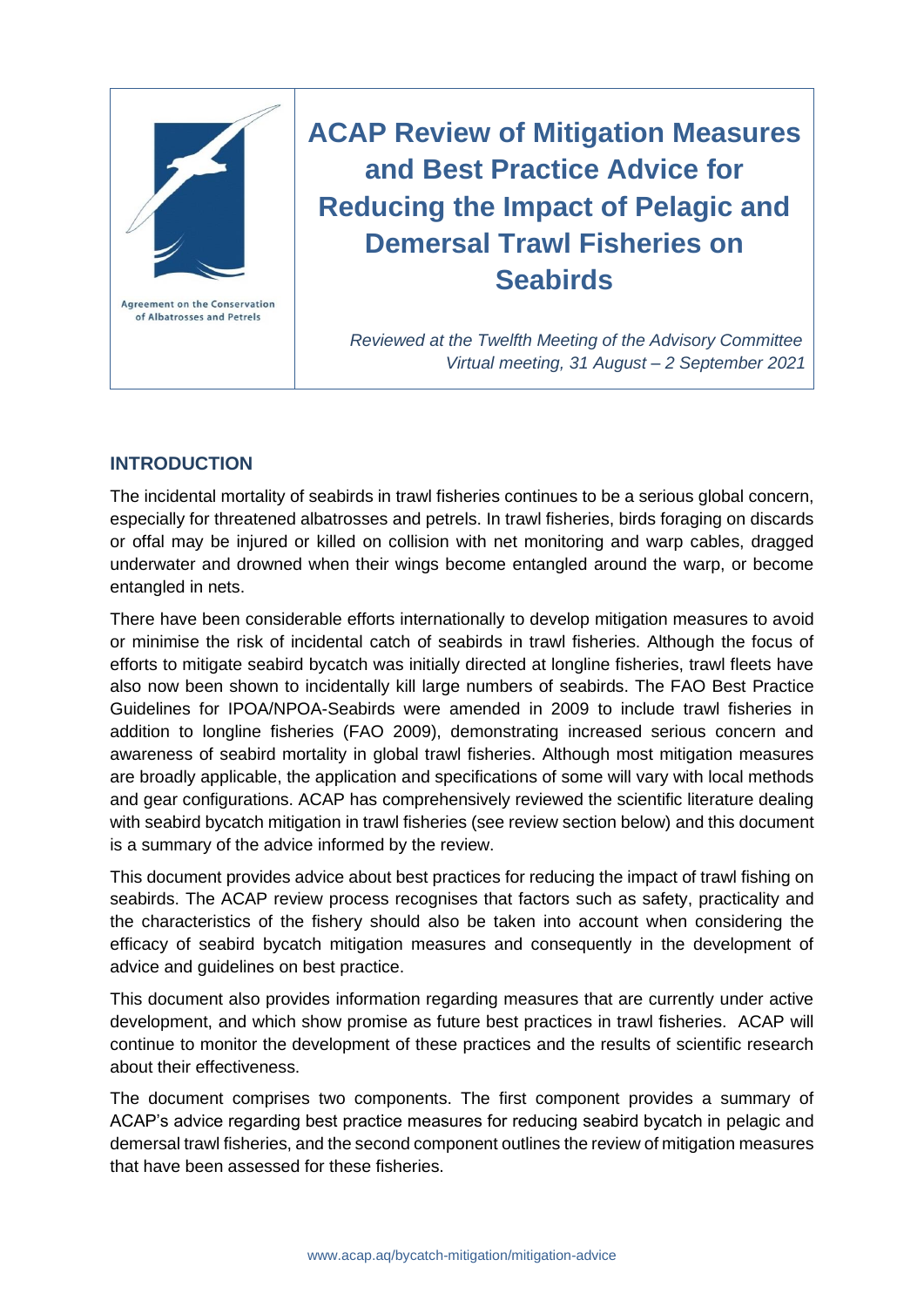

# **ACAP Summary Advice for Reducing the Impact of Pelagic and Demersal Trawl Fisheries on Seabirds**

*Reviewed at the Twelfth Meeting of the Advisory Committee Virtual meeting, 31 August – 2 September 2021*

# **BEST PRACTICE MEASURES**

Seabird mortality in trawl fisheries occurs when birds collide with cables as they feed on fish processing waste (offal and discards) or are entangled in trawl nets as they attempt to forage on captured fish or fish parts. Cable strikes, including collisions with net-monitoring cables<sup>1</sup>, warp cables<sup>2</sup> and paravanes are associated with the fish waste discharged by vessels that catch and process fish on-board (catcher-processors). It is recognized that larger seabirds (albatrosses and giant petrels) with long wingspans are most vulnerable to cable strike mortalities; however, smaller seabirds can also suffer cable strike mortalities. Although in many fisheries vessels are required to discard prohibited fish species whole and unprocessed, vessels that catch fish for delivery for shoreside processing (catcher vessels) and do not produce offal, are in general not associated with cable strikes. However, seabird net mortalities can occur in catcher-processor and catcher vessels trawl operations.

Trawl fisheries are extremely diverse and encompass pelagic trawling for schooling off-bottom species and demersal trawling for fish species on the sea floor. In general, trawl fisheries range from high volume fisheries that land and process hundreds of tonnes of fish 24 hours a day continuously for weeks, to lower volume fisheries that fish for shorter time periods producing little to no waste. Because fish waste drives cable strikes, and can attract birds that may then interact with the net, management of offal discharge<sup>3</sup> is considered the primary means to reduce cable strikes and net entanglements. However, fishery and vessel characteristics dictate the extent to which offal can be managed and the method that might be employed. Where the opportunity for offal management is limited or impractical, cable strikes can be prevented by protecting trawl cables with mitigation devices. Net entanglements can be prevented by reducing the time the net is exposed on the surface of the water. The following measures have been shown to be effective at reducing seabird bycatch in trawl fisheries and are recommended as best practice measures:

 $<sup>1</sup>$  The netsonde monitor cable connects the echo-sounder or net-sounder on the headline of the trawl net to the vessel.</sup>

 $2$  The warp cables or trawl warps are the cables used to tow nets.

<sup>&</sup>lt;sup>3</sup> Offal discharge refers to the disposal at sea of any fish waste resulting from processing, including heads, guts and frames. Fish discards refers to any unwanted whole fish (and or benthic material)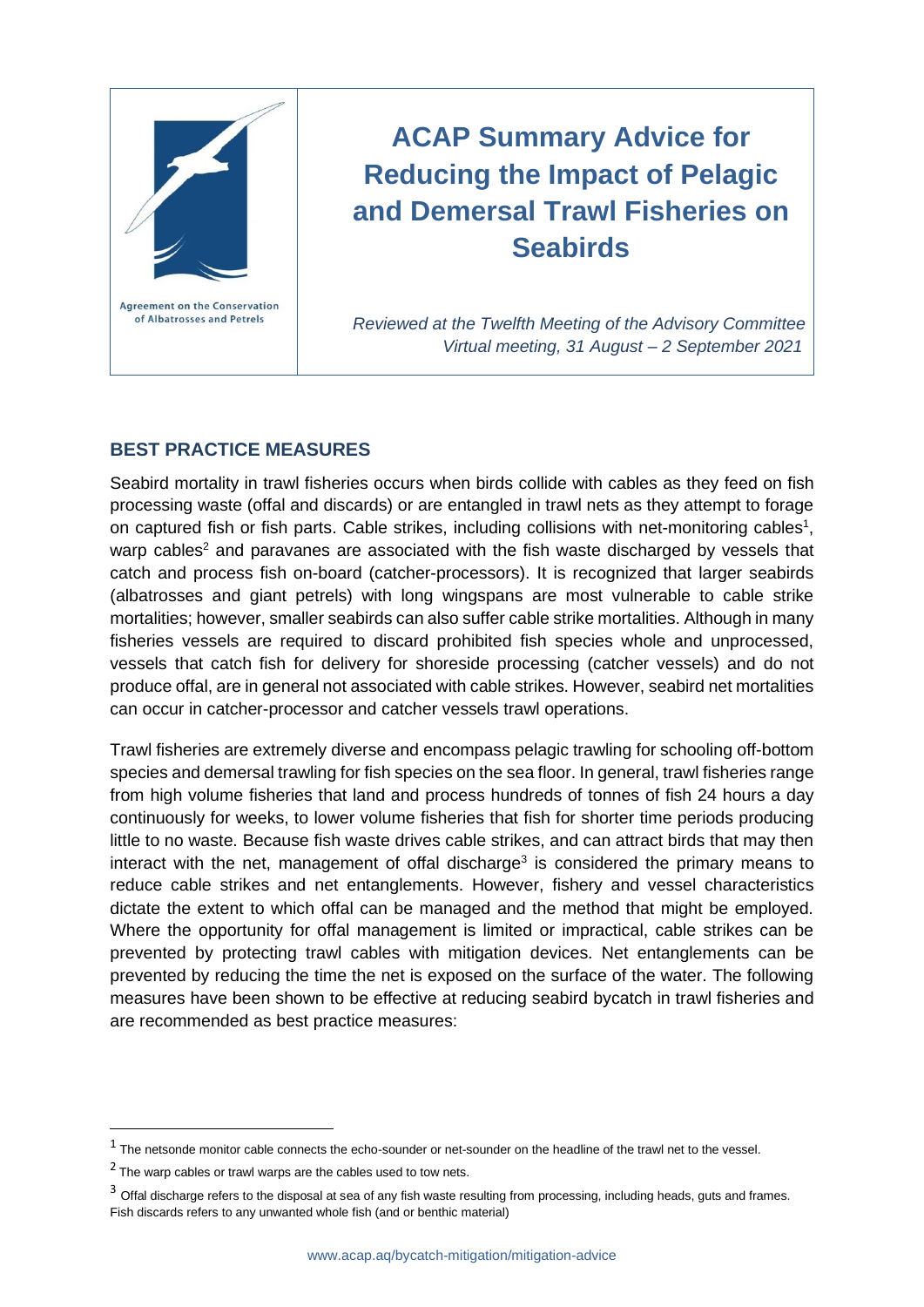## **Measures to reduce general attractiveness to seabirds**

#### *Management of offal and discards*

In all cases, the discharge of offal and discards is the most important factor attracting seabirds to the stern of trawl vessels, where they are at risk of cable and net interactions. Managing offal discharge and discards while fishing gear is deployed has been shown to reduce seabird attendance of vessels and consequent risk of interactions and bycatch. The following offal and discard management measures, in order of their effectiveness in reducing bird attendance, are recommended:

- **1. Retention of waste** No discharge during fishing trips (full retention) should occur. When this is impracticable, no discharge should occur during fishing activity (when cables or net are in the water);
- **2. Mealing waste** Where retention of waste is impracticable, converting offal into fish meal, and retaining all waste material with any discharge restricted to liquid discharge / sump water;
- **3. Batching waste** Where meal production and retention of offal and discards are impracticable, waste should be stored temporarily for two hours or longer before strategically discharging it in batches;
- **4. Mincing of waste** Where retention, mealing or batching is impracticable, reduce waste to smaller particles (currently only recommended as a mitigation for bycatch of large *Diomedea* spp.).

#### **Measures to reduce cable strikes**

Recognising that even with management of offal and discards there may be residual risk of cable strikes, the following further measures are recommended:

#### *Warp cables*

**1**. Deploy Bird Scaring Lines while fishing to deter birds away from warp cables.

## *Net monitoring cables*

Net monitoring cables should not be used. Where this is impracticable:

- **1**. Deploy bird scaring lines specifically positioned to deter birds away from net monitoring cables while fishing; and
- **2**. Install a snatch block at the stern of a vessel to draw the net monitoring cable close to the water and thus reduce its aerial extent.

# **Measures to reduce net entanglement**

Recognising that even with management of offal and discards there may be residual risk of net entanglement, the following further measures are recommended:

**1**. Clean nets after every haul to remove entangled fish ("stickers") and benthic material to discourage bird attendance during gear shooting;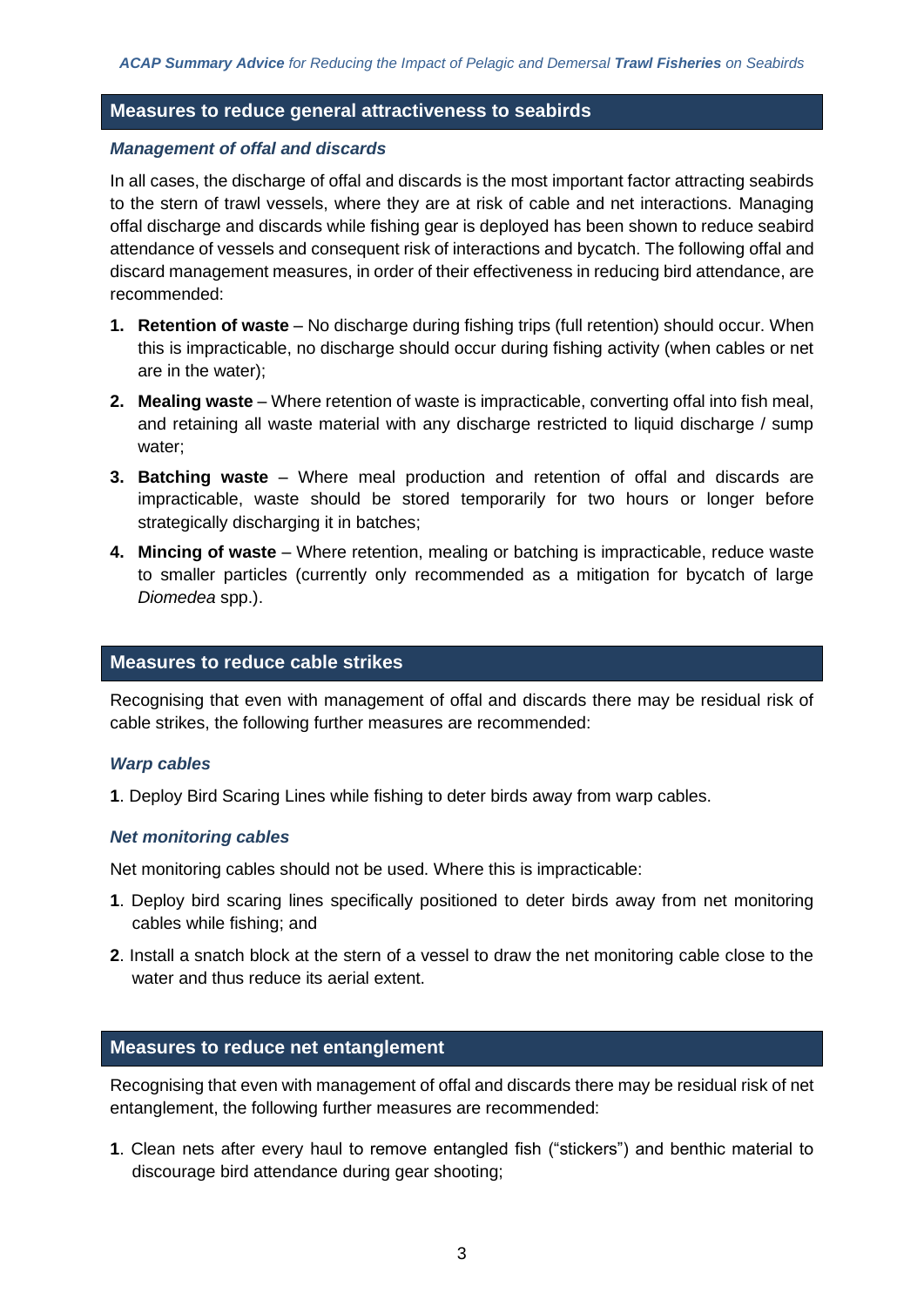- **2**. Minimise the time the net is on the water surface during hauling through proper maintenance of winches and good deck practices; and
- **3**. For pelagic trawl gear, apply net binding to large meshes in the wings (120–800 mm), together with a minimum of 400 kg weight incorporated into the net belly prior to setting.

Further measures include avoiding peak areas and periods of seabird foraging activity. It is important to note that there is no single solution to reduce or avoid incidental mortality of seabirds in trawl fisheries, and that the most effective approach is to use the measures listed above in combination. Net entanglements during the haul remain the most difficult interactions to prevent. The ACAP review of seabird bycatch mitigation measures for pelagic and demersal trawl fisheries is presented in the following section.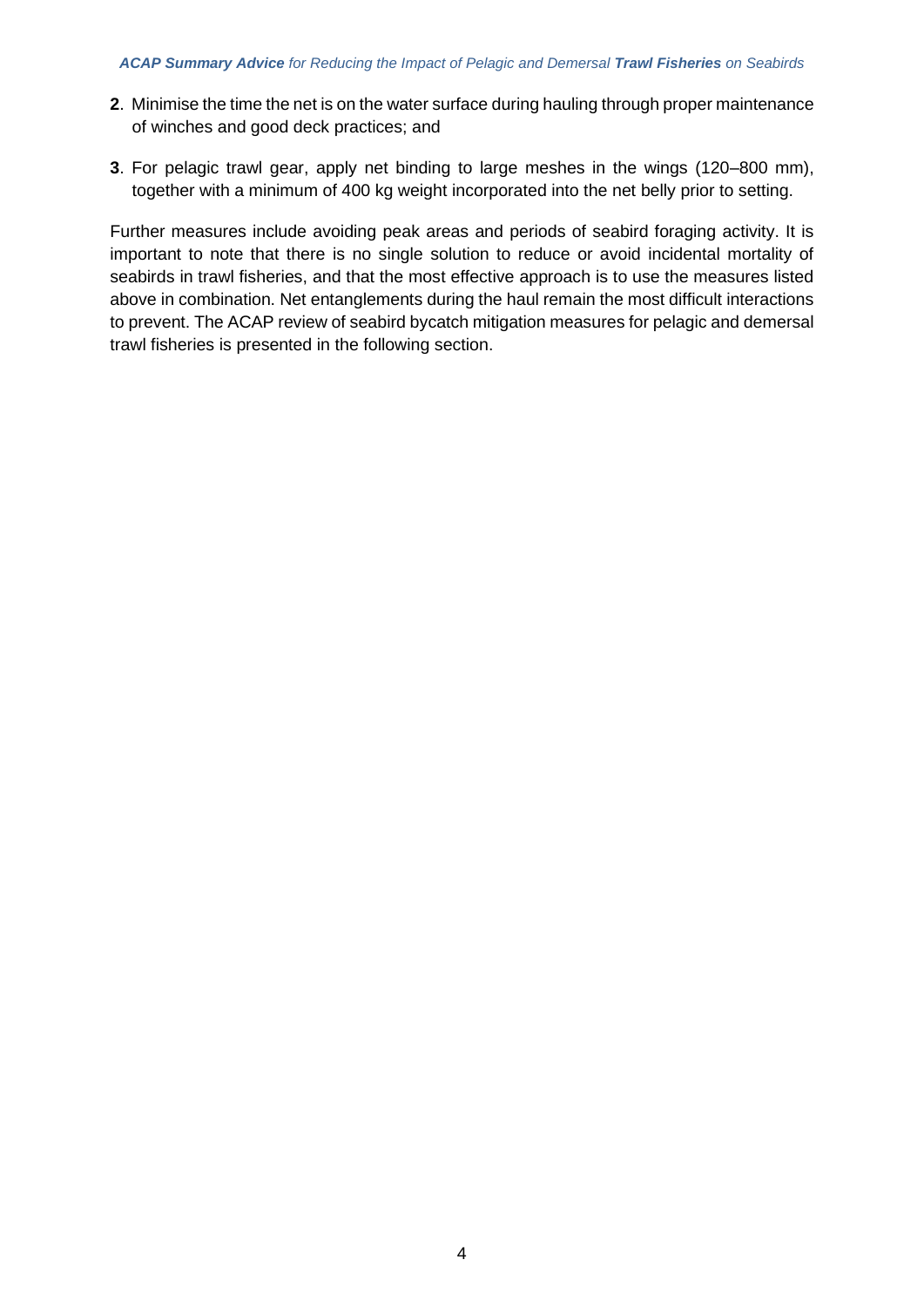

# **ACAP Review of Seabird Bycatch Mitigation Measures for Pelagic and Demersal Trawl Fisheries**

*Reviewed at the Twelfth Meeting of the Advisory Committee Virtual meeting, 31 August – 2 September 2021*

# **INTRODUCTION**

A range of technical and operational mitigation methods have been designed or adapted for use in trawl fisheries. In all cases, the discharge of offal and discards is the most important factor attracting seabirds to the stern of trawl vessels, where they are at risk of cable and net interactions. Managing offal discharge and discards while fishing gear is deployed has been shown to reduce seabird attendance of vessels and consequent risk of interactions and bycatch. Even with management of offal and discards there may be residual risk of cable strikes and net entanglement. Other mitigation measures have been developed to address these residual risks. Apart from being technically effective at reducing seabird bycatch, mitigation methods should be easy and safe to implement, cost effective, enforceable and should not reduce catch rates of target species.

The feasibility, effectiveness and specifications of mitigation measures may vary by area, seabird assemblages, fishery, vessel size, and gear configuration. Some of the mitigation methods are well established and explicitly prescribed in trawl fisheries; however, additional measures are undergoing further testing and refinements.

The Seabird Bycatch Working Group (SBWG) of ACAP has comprehensively reviewed the scientific literature dealing with seabird bycatch mitigation in trawl fisheries. This document is a distillation of that review.

# **THE ACAP REVIEW PROCESS**

At each of its meetings, the ACAP SBWG considers any new research or information pertaining to seabird bycatch mitigation in trawl fisheries. The following criteria are used by ACAP to guide the assessment process, and to determine whether a particular fishing technology or measure can be considered best practice to reduce the incidental mortality of albatrosses and petrels in fishing operations.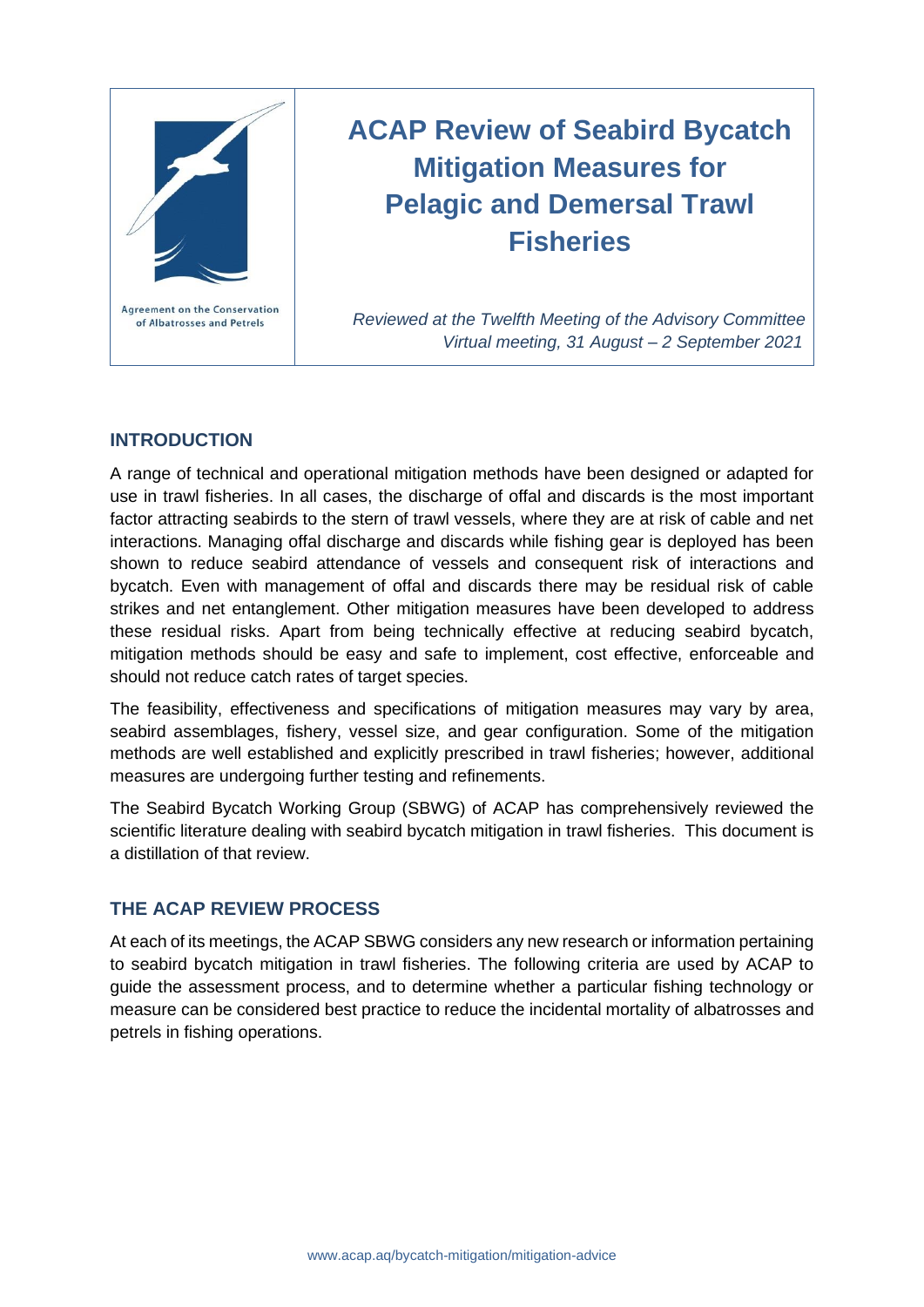#### **Best Practice Seabird Bycatch Mitigation Criteria and Definition**

- **i.** Individual fishing technologies and techniques should be selected from those shown by experimental research to significantly<sup>4</sup> reduce the rate of seabird incidental mortality<sup>5</sup> to the lowest achievable levels. Experimental research yields definitive results when performance of candidate mitigation technologies is compared to a control (no deterrent), or to status quo in the fishery. When testing relative performance of mitigation approaches, analysis of fishery observer data can be plagued with a myriad of confounding factors. Where a significant relationship is demonstrated between seabird behaviour and seabird mortality in a particular system or seabird assemblage, significant reductions in seabird behaviours, such as the rate of seabirds attacking baited hooks, can serve as a proxy for reduced seabird mortality. Ideally, where simultaneous use of fishing technologies and practices is recommended as best practice, research should demonstrate significantly improved performance of the combined measures.
- **ii.** Fishing technologies and techniques, or a combination thereof, should have clear and proven specifications and minimum performance standards for their deployment and use. Examples would include: specific bird scaring line designs (lengths, streamer length and materials; etc.), number (one vs. two) and deployment specifications (such as aerial extent and timing of deployment); night fishing defined by the time between the end of nautical dusk and start of nautical dawn; and, line weighting configurations specifying mass and placement of weights or weighted sections.
- **iii.** Fishing technologies and techniques should be demonstrated to be practical, cost effective and widely available. Commercial fishing operators are likely to select for seabird bycatch reduction measures and devices that meet these criteria including practical aspects concerning safe fishing practices at sea.
- **iv.** Fishing technologies and techniques should, to the extent practicable, maintain catch rates of target species. This approach should increase the likelihood of acceptance and compliance by fishers.
- **v.** Fishing technologies and techniques should, to the extent practicable, not increase the bycatch of other taxa. For example, measures that increase the likelihood of catching other protected species such as sea turtles, sharks and marine mammals, should not be considered best practice (or only so in exceptional circumstances).
- **vi.** Minimum performance standards and methods of ensuring compliance should be provided for fishing technologies and techniques, and clearly specified in fishery regulations. Relatively simple methods to check compliance should include, but not be limited to, port inspections of branch lines to determine compliance with branch line weighting, determination of the presence of davits (tori poles) to support bird scaring lines, and inspections of bird scaring lines for conformance with design requirements. Compliance monitoring and reporting should be a high priority for enforcement authorities.

<sup>4</sup> Any use of the word 'significant' in this document is meant in the statistical context.

<sup>&</sup>lt;sup>5</sup> This may be determined by either a direct reduction in seabird mortality or by reduction in seabird attack rates, as a proxy.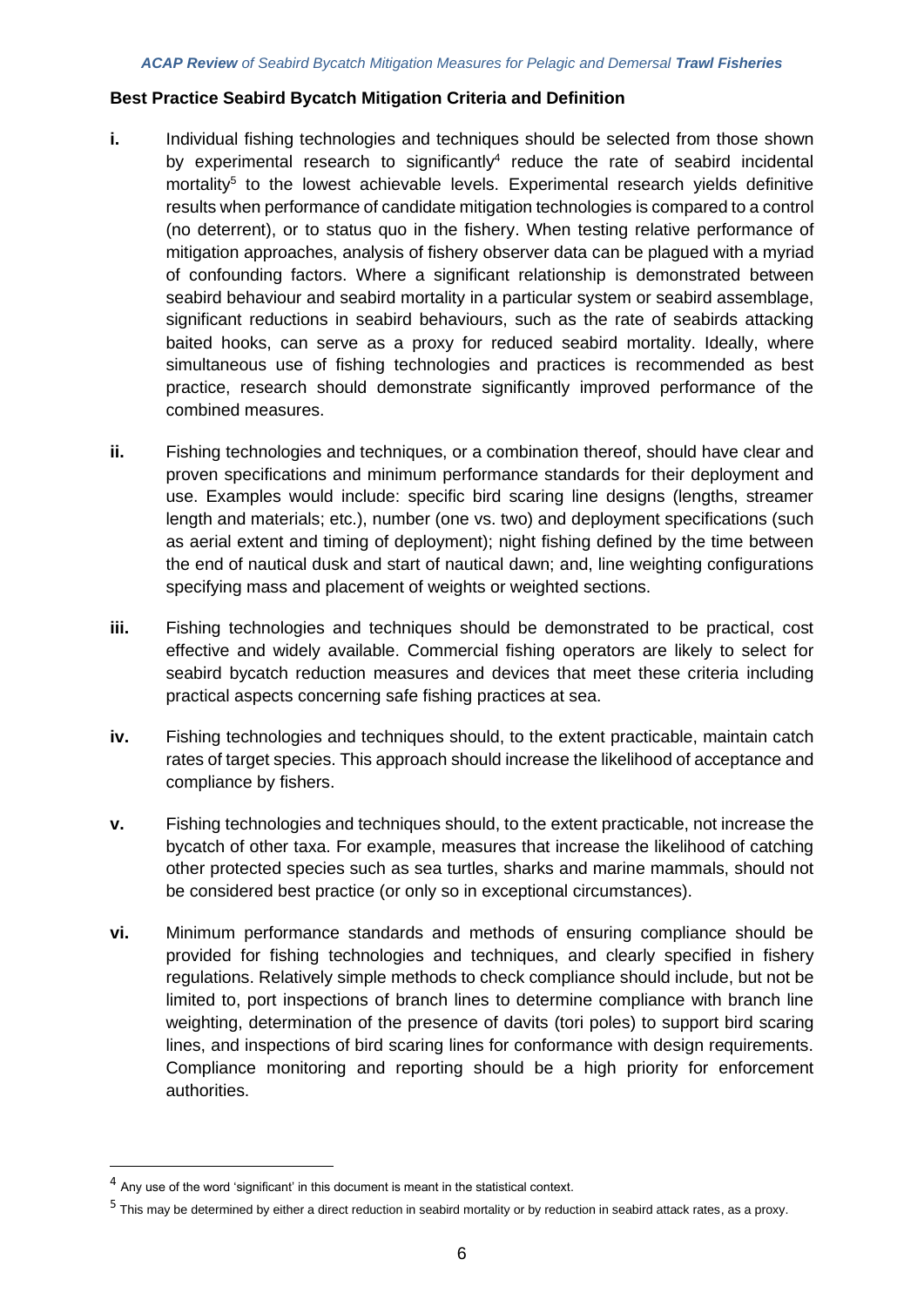On the basis of these criteria, the scientific evidence for the effectiveness of mitigation measures or fishing technologies/techniques in reducing seabird bycatch is assessed, and explicit information is provided on whether the measure is recommended as being effective, and thus considered best practice, or not. The ACAP review also provides notes and caveats for each measure, together with information on performance standards and further research needs. Following each meeting of ACAP's SBWG and Advisory Committee, this review document and ACAP's best practice advice is updated (if required). A summary of ACAP's current best practice advice for trawl fisheries is provided in the preceding section of this document.

## **SEABIRD BYCATCH MITIGATION FACT SHEETS**

A series of seabird bycatch mitigation fact sheets have been developed by ACAP and BirdLife International to provide practical information, including illustrations, on seabird bycatch mitigation measures [\(https://www.acap.aq/bycatch-mitigation/bycatch-mitigation-fact-sheets\)](https://www.acap.aq/bycatch-mitigation/bycatch-mitigation-fact-sheets) The sheets, which include information on the effectiveness of the specific measure, their limitations and strengths and best practice recommendations for their effective adoption, are linked to the ACAP review process, and are updated following ACAP reviews. Links to the available fact sheets are provided in the relevant sections below.

# **1. MITIGATION MEASURES TO REDUCE GENERAL ATTRACTIVENESS TO SEABIRDS**

## **Management of offal and discards**<sup>6</sup>

In all cases, the discharge of offal and discards is the most important factor attracting seabirds to the stern of trawl vessels, where they are at risk of cable and net interactions (Wienecke & Robertson 2002; Sullivan *et al.* 2006a; Favero *et al*. 2011).

Managing offal discharge and discards while fishing gear is deployed has been shown to reduce seabird attendance of vessels and consequent risk of interactions and bycatch. The following offal and discard management measures, in order of their effectiveness in reducing bird attendance, are recommended:

- **1. Retention of waste** No discharge during fishing trips (full retention) should occur. When this is impracticable, no discharge should occur during fishing activity (when cables or net are in the water);
- **2. Mealing waste** Where retention of waste is impracticable, converting offal into fish meal, and retaining all waste material with any discharge restricted to liquid discharge / sump water;
- **3. Batching waste** Where meal production and retention of offal and discards are impracticable, waste should be stored temporarily for two hours or longer before strategically discharging it in batches;
- **4. Mincing of waste** Where retention, mealing or batching is impracticable, reduce waste to smaller particles (currently only recommended as a mitigation for bycatch of large *Diomedea* spp.)

 $6$  Offal discharge refers to the disposal at sea of any fish waste resulting from processing, including heads, guts and frames. Fish discards refers to any unwanted whole fish (and or benthic material).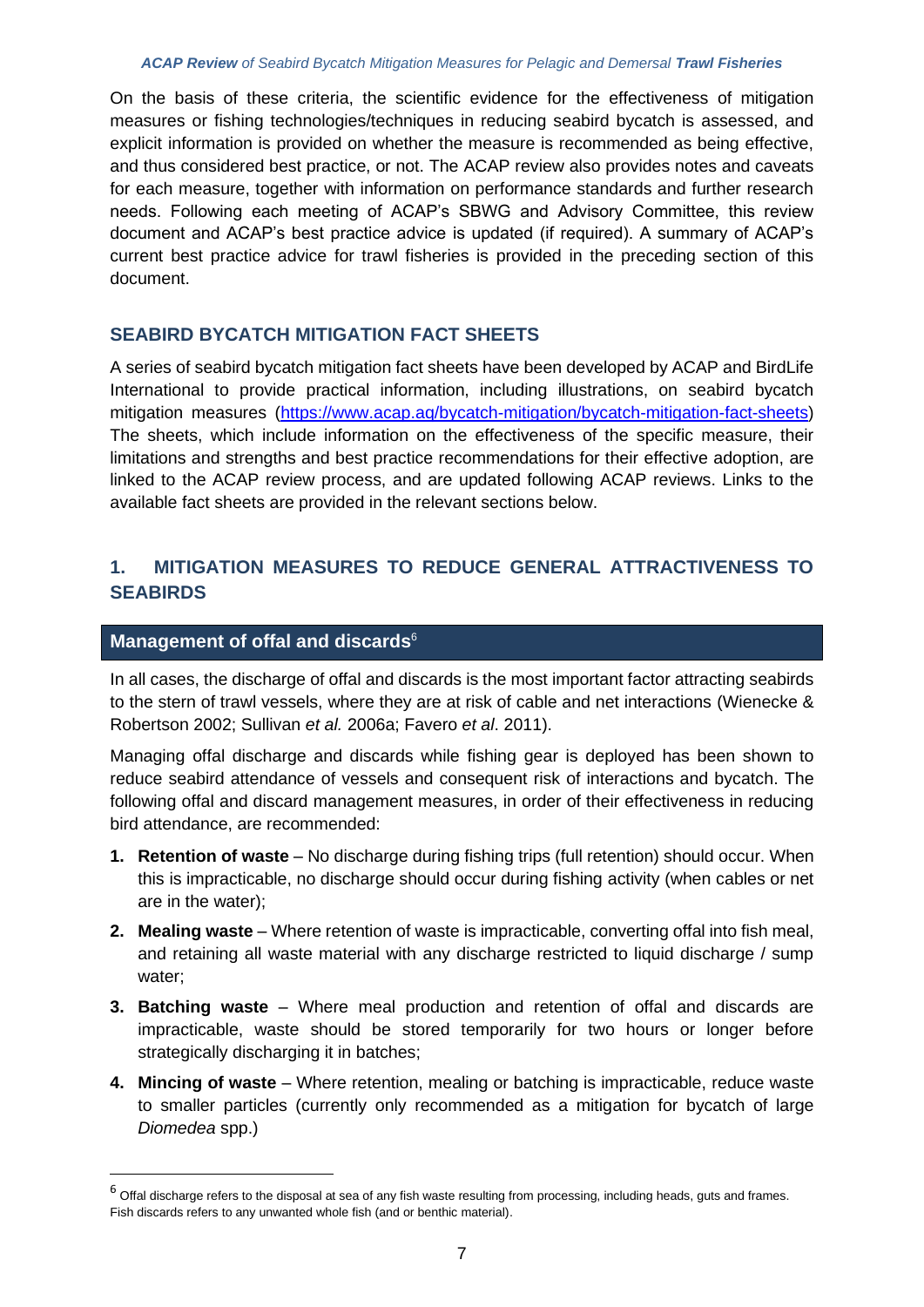# **1.1 Retaining waste**

#### *ACAP advice*

**Proven and recommended** as the most effect mitigation method for both pelagic and demersal trawl fisheries. No discharge during fishing trips (full retention) should occur. When this is impracticable, no discharge should occur during fishing activity (when cables or net are in the water).

#### *Scientific evidence for effectiveness in trawl fisheries*

Repeated studies have shown that in the absence of offal discharge / fish discards seabird interactions and mortality levels are negligible (Sullivan *et al*. 2006; Watkins *et al*. 2008; Melvin *et al*. 2010; Abraham & Thompson 2009). Storage of all fish discard and offal, either for processing or for controlled release when cables and net are not in the water, has resulted in significant reductions in the attendance of all groups of seabirds (Abraham *et al.* 2009).

#### *Notes and Caveats*

Retrofitting of fish waste storage tanks may not be a viable option for existing vessels due to associated space requirements (Munro 2005).

## *Minimum standards*

Any discharge is restricted to times when cables and net are out of the water.

#### *Need for combination*

Should be used in combination with additional mitigation methods to mitigate interactions with cables (if birds are still attending the vessel) and net.

#### *Implementation monitoring*

On-board observers or electronic monitoring. Potential for at-sea surveillance (of discharge or bird attendance).

#### *Research needs*

None identified.

#### *Mitigation Fact Sheet*

[https://www.acap.aq/en/resources/bycatch-mitigation/mitigation-fact-sheets/1627-fs-13-trawl](https://www.acap.aq/en/resources/bycatch-mitigation/mitigation-fact-sheets/1627-fs-13-trawl-fisheries-warp-strike/file)[fisheries-warp-strike/file](https://www.acap.aq/en/resources/bycatch-mitigation/mitigation-fact-sheets/1627-fs-13-trawl-fisheries-warp-strike/file)

## **1.2 Mealing waste**

#### *ACAP advice*

**Proven and recommended** as a mitigation method for both pelagic and demersal trawl fisheries when retention of waste is impracticable.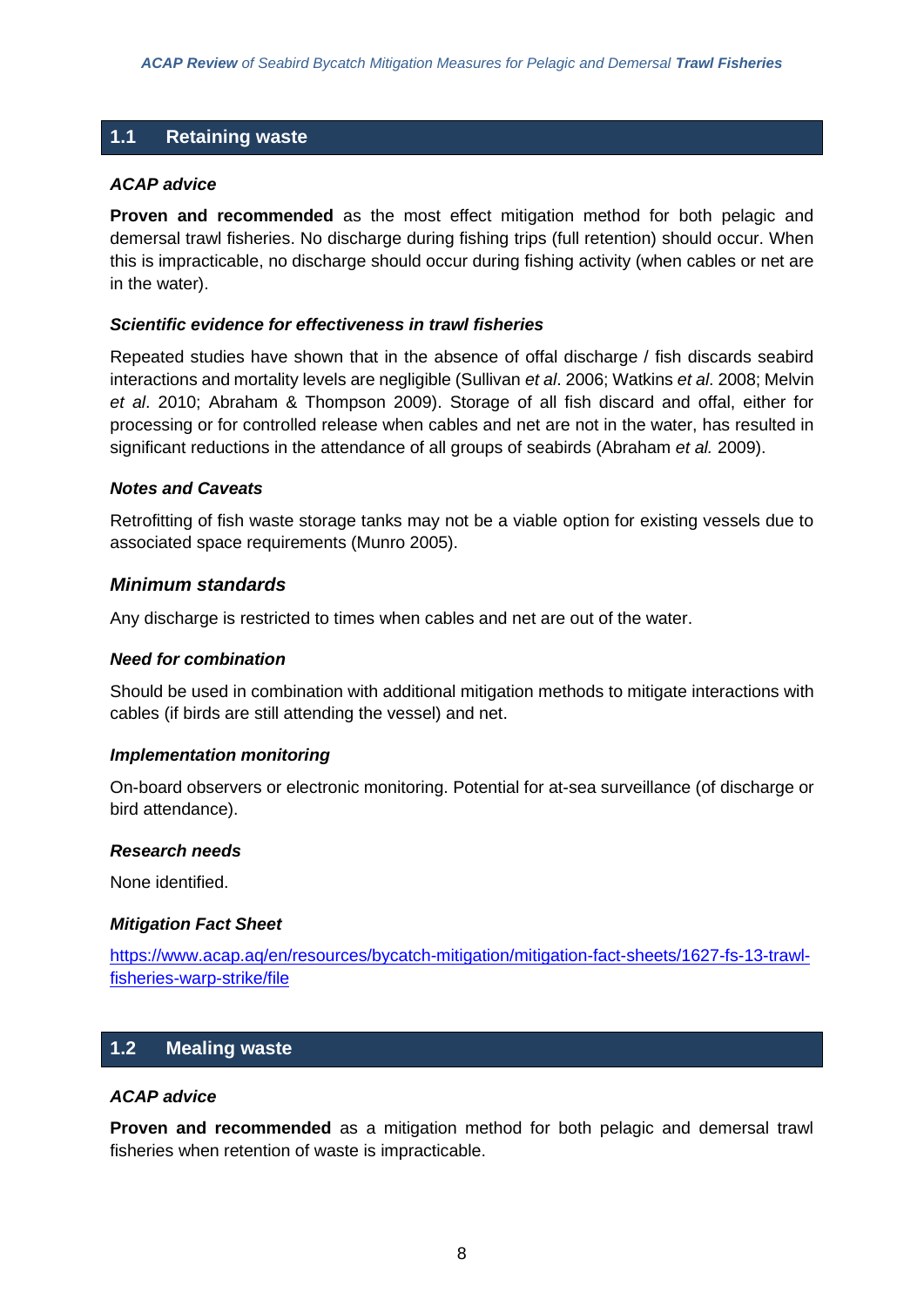#### *Scientific evidence for effectiveness in trawl fisheries*

Mealing resulted in significant reduction in the number of seabird species feeding behind vessels, relative to the discharge of unprocessed fish waste (Abraham *et al.* 2009; Wienecke & Robertson 2002; Favero *et al*. 2011) or minced waste (Melvin *et al.* 2010).

#### *Notes and Caveats*

Good evidence from a number of fisheries that fish meal processing and reducing discharge to sump water is highly effective in reducing seabird bycatch. Retrofitting of meal plants may not be a viable option for existing vessels due to associated space requirements (Munro 2005).

#### *Minimum standards*

Any discharge is restricted to liquid discharge / sump water.

#### *Need for combination*

Should be used in combination with additional mitigation methods to mitigate interactions with cables (if birds are still attending the vessel) and net.

#### *Implementation monitoring*

Port-based inspection of meal plants, on-board observers or electronic monitoring. Potential for at-sea surveillance (of discharge or bird attendance).

#### *Research needs*

Investigate through robust trialling the extent to which reduced seabird abundance affects seabird interaction rates.

## *Mitigation Fact Sheet*

[https://www.acap.aq/en/resources/bycatch-mitigation/mitigation-fact-sheets/1627-fs-13-trawl](https://www.acap.aq/en/resources/bycatch-mitigation/mitigation-fact-sheets/1627-fs-13-trawl-fisheries-warp-strike/file)[fisheries-warp-strike/file](https://www.acap.aq/en/resources/bycatch-mitigation/mitigation-fact-sheets/1627-fs-13-trawl-fisheries-warp-strike/file)

# **1.3 Batching waste**

#### *ACAP advice*

**Proven and recommended** as a mitigation method for both pelagic and demersal trawl fisheries where meal production and retention of offal and discards are impracticable.

## *Scientific evidence for effectiveness in trawl fisheries*

Batching (temporary storage and periodic, controlled and fast release of discards / discharge during trawling) has been trialled in New Zealand (Pierre *et al*. 2010; Pierre *et al*. 2012b) and in the Falkland Islands (Islas Malvinas)<sup>7</sup> (Kuepfer et al. 2016; Kuepfer & Pompert 2017). Results showed that batching can significantly reduce numbers of seabirds and associated bycatch risk, although adequate storage period and minimal duration of batching events are important.

<sup>&</sup>lt;sup>7</sup> A dispute exists between the Governments of Argentina and the United Kingdom of Great Britain and Northern Ireland concerning sovereignty over the Falkland Islands (Islas Malvinas), South Georgia and the South Sandwich Islands (Islas Georgias del Sur e Islas Sándwich del Sur) and the surrounding maritime areas.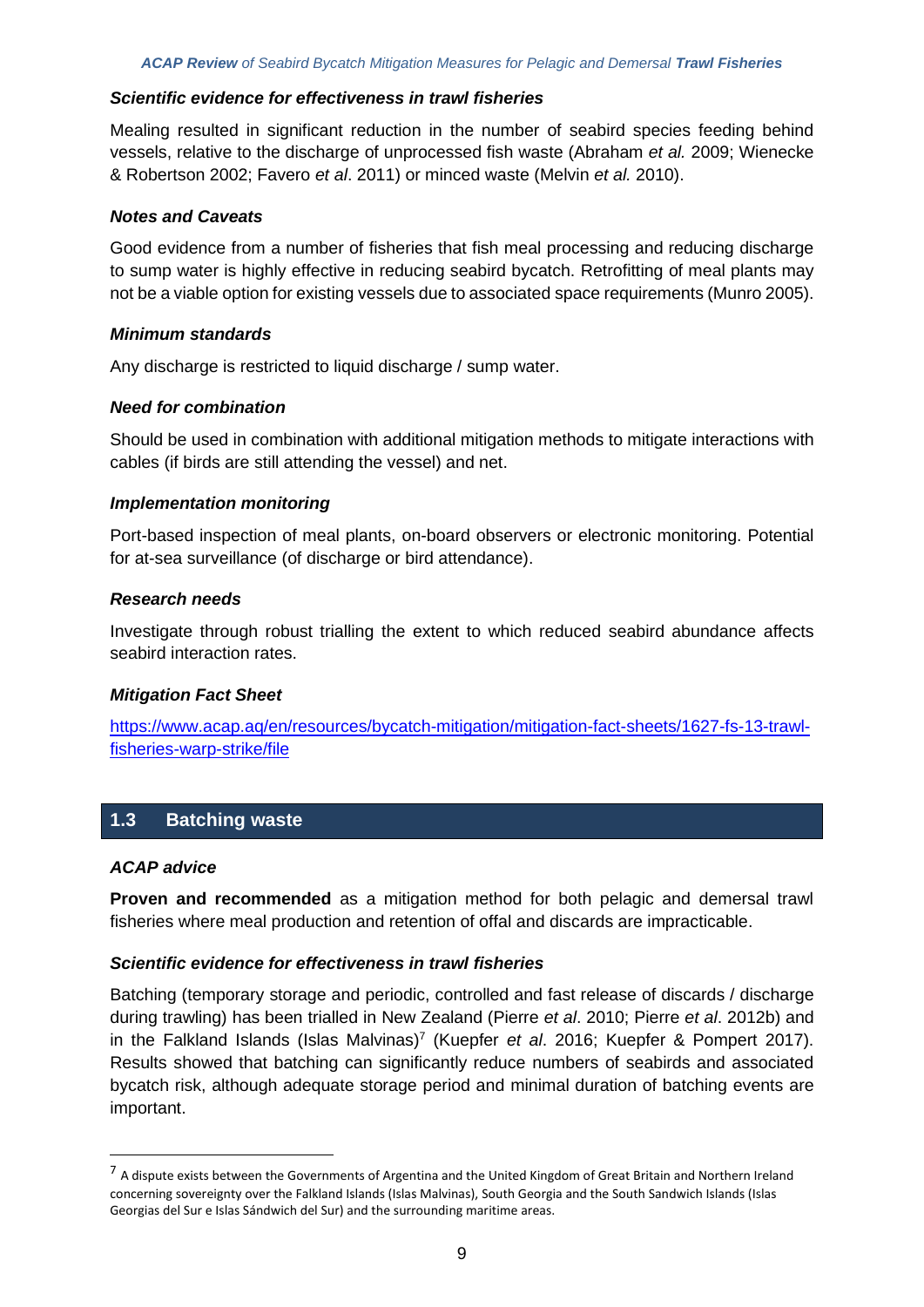#### *Notes and Caveats*

Effectiveness of batching relies on minimising the frequency of discharges and efficient (fast) dumping of batched material. Retrofitting of fish waste storage tanks may not be a viable option for existing vessels due to associated space requirements (Munro 2005).

#### *Minimum standards*

Recommended when full retention or mealing is not possible. Where feasible, batch waste for at least 2 hours, preferably 4 hours or longer.

#### *Need for combination*

Should be used in combination with additional mitigation methods to mitigate interactions with cables and net.

#### *Implementation monitoring*

Port-based inspection of fish waste storage and discharge system, on-board observers or electronic monitoring. Potential for at-sea surveillance (of discharge or bird attendance).

#### *Research needs*

Investigate through robust trialling the extent to which reduced seabird abundance affects seabird interaction rates.

Identify threshold where increased storage is compromised by increased batching (discharging) period required.

#### *Mitigation Fact Sheet*

[https://www.acap.aq/en/resources/bycatch-mitigation/mitigation-fact-sheets/1627-fs-13-trawl](https://www.acap.aq/en/resources/bycatch-mitigation/mitigation-fact-sheets/1627-fs-13-trawl-fisheries-warp-strike/file)[fisheries-warp-strike/file](https://www.acap.aq/en/resources/bycatch-mitigation/mitigation-fact-sheets/1627-fs-13-trawl-fisheries-warp-strike/file)

# **1.4 Mincing of waste**

#### *ACAP advice*

**Insufficient evidence to recommend this as a primary mitigation measure** to reduce general attractiveness to seabirds in pelagic and demersal trawl fisheries at this time, however it is recommended as a mitigation for bycatch of large *Diomedea* spp. where retention, mealing or batching is impracticable.

## *Scientific evidence for effectiveness in trawl fisheries*

Mincing waste to maximum 25 mm significantly reduced the number of large albatrosses (*Diomedea* spp) attending vessels but had no effect on other groups of seabirds (Abraham *et al*. 2009; Abraham 2010). Pierre *et al.* (2012a) showed that whilst reduced particle size (10-40 mm and 30-60 mm) reduced seabird attendance compared with untreated waste, the effect was lowest for small albatross species, and not significant for the 10-40 mm treatment.

#### *Notes and Caveats*

Bottom trawled material, such as rocks, may impact the feasibility of mincing.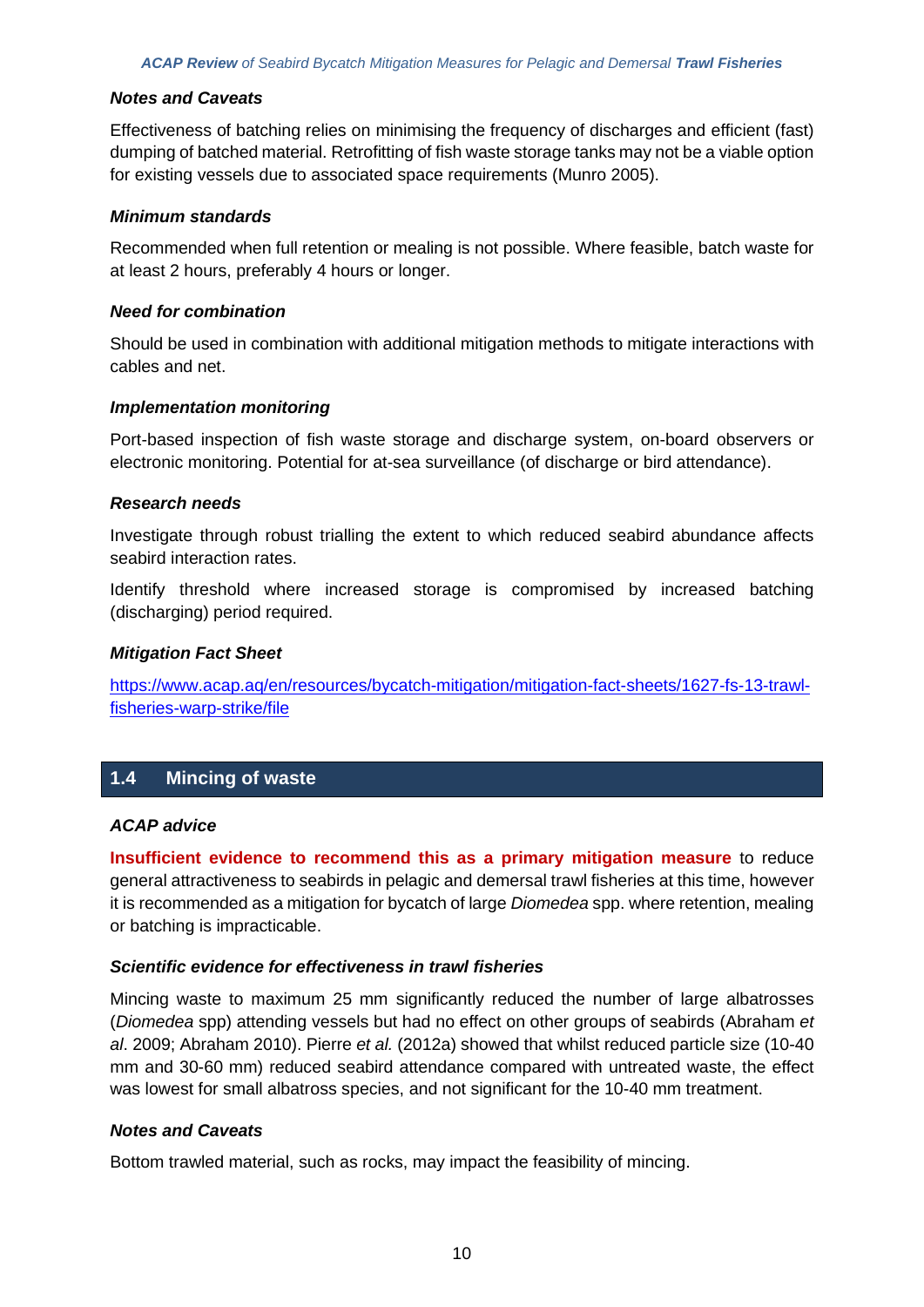None established. Insufficient evidence to recommend this as a primary measure at present.

#### *Need for combination*

Should be used in combination with additional mitigation methods to mitigate interactions with cables and net.

#### *Implementation monitoring*

Port-based inspection of mincing systems, on-board observers or electronic monitoring. Potential for at-sea surveillance (of discharge or bird attendance).

## *Research needs*

At present only demonstrated to be effective against large *Diomedea* spp albatrosses. Efficacy with *Thalassarche* spp albatrosses needs to be proven before measure can be recommended (Abraham *et al*. 2009).

# **2. MITIGATION MEASURES TO REDUCE CABLE STRIKES**

# **2.1 Bird Scaring Lines (BSL) to reduce interaction with warp and net monitoring cables**

## *ACAP advice*

**Proven and recommended** as a mitigation measure to deter birds away from warp cables, and net monitoring cables where their use cannot be avoided, for pelagic and demersal trawl fisheries.

## *Scientific evidence for effectiveness in trawl fisheries*

Attachment of a Bird Scaring Line (BSL) to both the port and starboard sides of a vessel, above and outside of the warp blocks, greatly reduces the access of birds to the danger zone where warps enter the water (Watkins *et al.* 2006; Reid & Edwards 2005; Melvin *et al*. 2010). An offsetting towed device has been demonstrated to improve BSL performance (Tamini *et al.* 2015).

## *Notes and Caveats*

Effectiveness is reduced in strong cross winds and rough seas, when BSLs are deflected away from warps (Sullivan & Reid 2003; Crofts 2006a, 2006b). This can be alleviated in part by towing a buoy or cone attached to the end of lines to create tension and keep lines straight (Sullivan *et al*. 2006a; Cleal *et al.* 2013). Hard wearing and non-tangling materials and design can improve performance (Cleal *et al.* 2013), including the use of semi rigid streamers, particularly those constructed from Kraton. BSLs cannot be deployed while the warp cable is being set, or remain in place during hauling, leaving periods when warps are not protected. Bird mortality as a result of entanglement with the BSL is known to occur (Snell *et al.* 2011; Kuepfer 2016).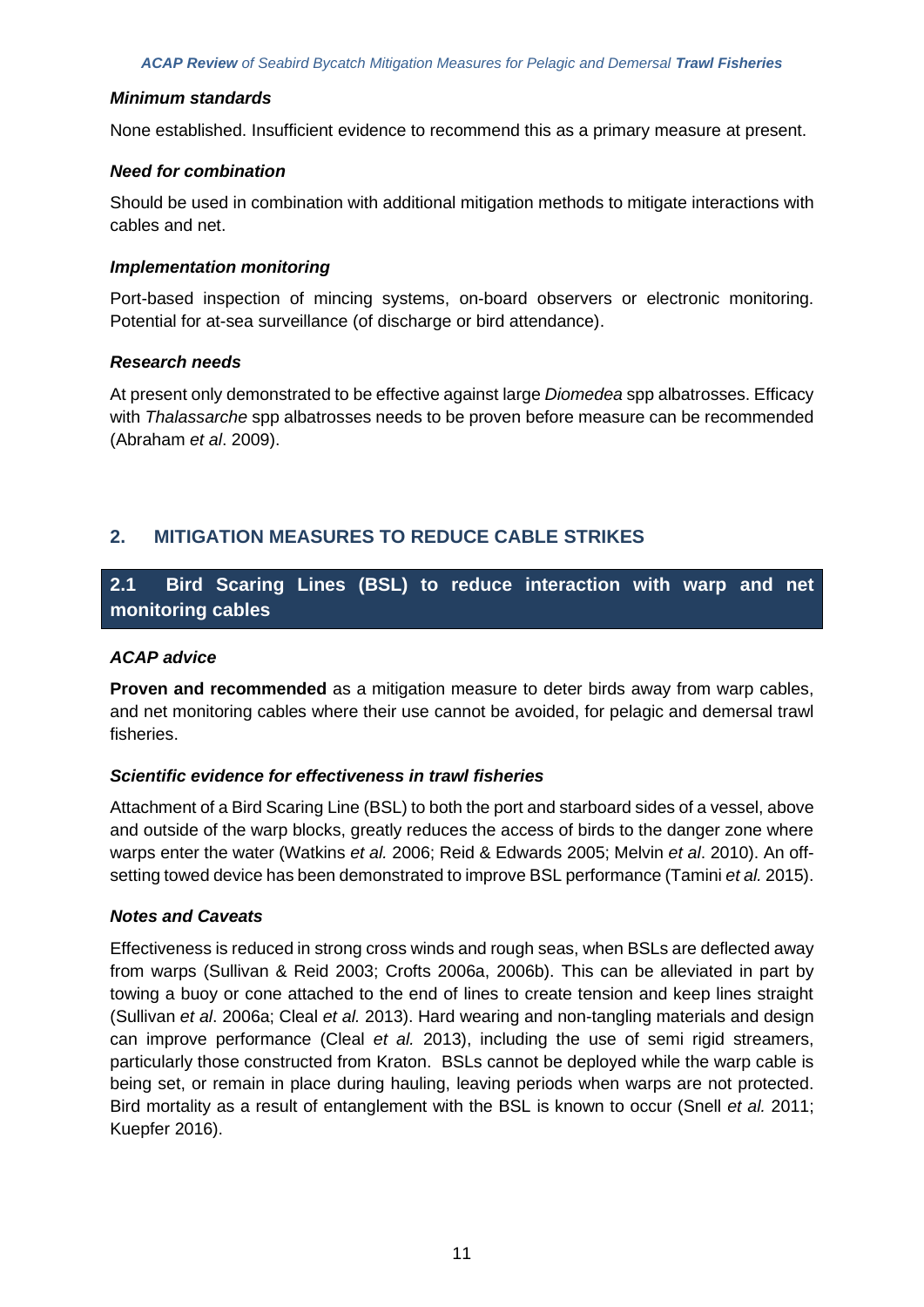BSL are recommended even when appropriate offal discharge and fish discard management practices are in place (Melvin *et al*. 2010). A BSL should be fitted to the outside of both the starboard and the port-side cable. The main line should extend beyond the warp-water interface and should maintain its tension under normal tow speed. Streamer lines should be attached at maximum 5 m intervals and should be long enough to extend beyond the point at which warp and net monitoring cables reach the water's surface. It is recommended that for every metre of block height, 5 m of backbone be deployed and 1.2 kg of terminal object drag weight be used. BSLs should be deployed once the trawl doors are submerged and retrieved as net hauling commences. Where the use of a net monitoring cable cannot be avoided, Bird Scaring Lines should be specifically positioned above the net monitoring cable.

#### *Need for combination*

Should be used in combination with offal/discard management.

#### *Implementation monitoring*

On-board observers, electronic monitoring or at-sea surveillance.

#### *Research needs*

Further research is required on the effectiveness of the design and performance of an offsetting towed device under operational conditions. Further research is also required on reducing the entanglement risk of birds in the BSL.

#### *Mitigation Fact Sheet*

[https://www.acap.aq/en/resources/bycatch-mitigation/mitigation-fact-sheets/1627-fs-13-trawl](https://www.acap.aq/en/resources/bycatch-mitigation/mitigation-fact-sheets/1627-fs-13-trawl-fisheries-warp-strike/file)[fisheries-warp-strike/file](https://www.acap.aq/en/resources/bycatch-mitigation/mitigation-fact-sheets/1627-fs-13-trawl-fisheries-warp-strike/file)

# **2.2 Snatch block**

## *ACAP advice*

**Recommended** as a mitigation measure to reduce the aerial extent of net monitoring cables, when their use cannot be avoided, in pelagic and demersal trawl fisheries.

## *Scientific evidence for effectiveness in trawl fisheries*

A snatch block, placed on the stern of a vessel to draw the third-wire close to the water to reduce its aerial extent, reduced seabird strikes, although performance varied by vessel (Melvin *et al*. 2010).

#### *Notes and Caveats*

Melvin *et al.* (2010) were confident that third-wires can be pulled closer to the water or submerged at the stern to make this measure highly effective, but noted that, as third-wires are fragile and expensive, any snatch block-like system should aim to minimise cable wear. Recommended on the basis that reducing the aerial extent of monitoring cables should reduce the risk of seabird strikes with these cables.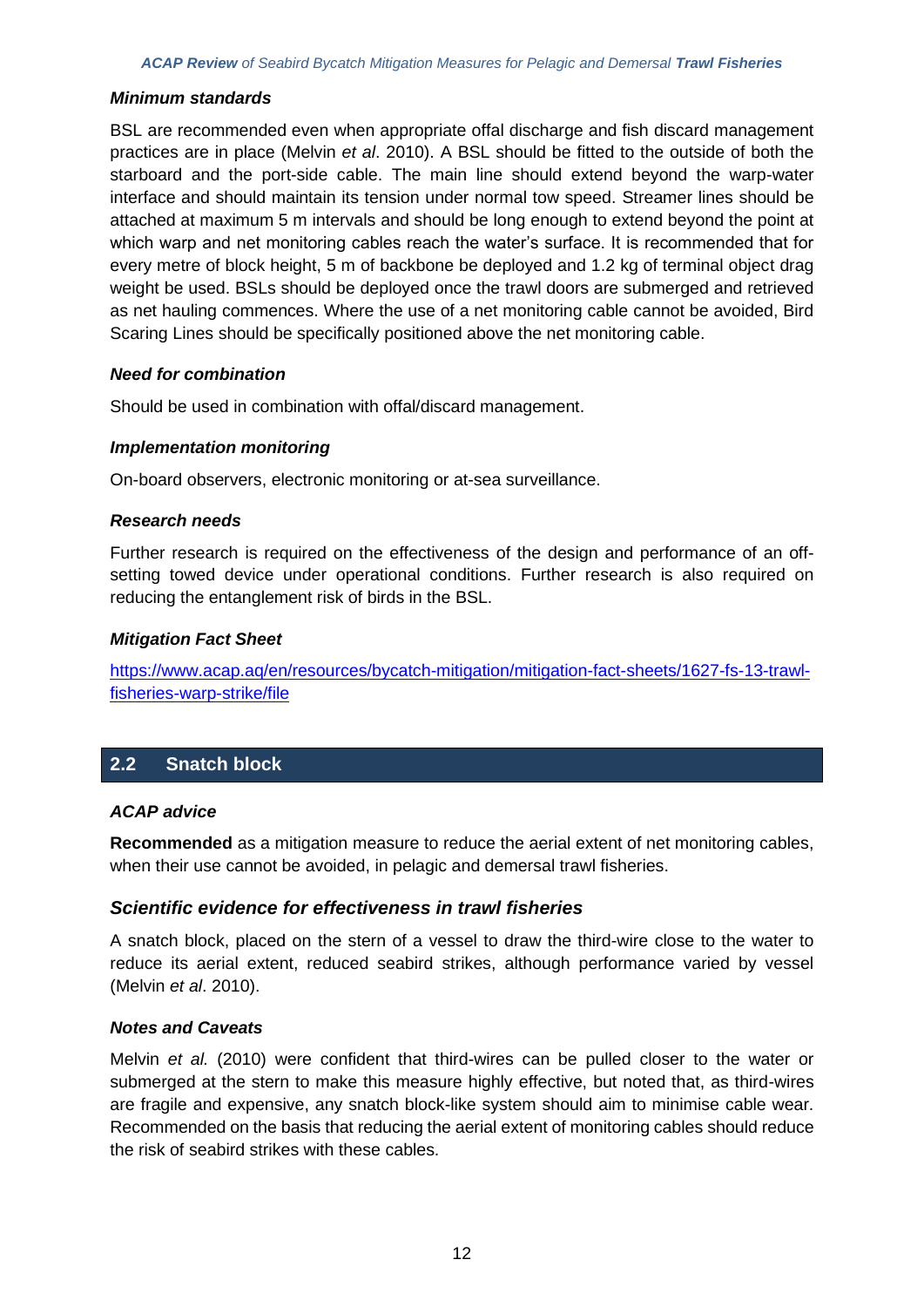None established.

#### *Need for combination*

Should be combined with offal/discard management and BSL specifically positioned to deter birds away from net monitoring cables while fishing.

#### *Implementation monitoring*

Port-based inspection, on-board observer or electronic monitoring.

#### *Research needs*

Needs to be trialled in a range of fisheries and areas to further demonstrate efficacy. Development of technical specifications is also required.

## **2.3 Warp scarers**

#### *ACAP advice*

#### **Insufficient evidence. Not recommended as a mitigation measure at this time**.

#### *Scientific evidence for effectiveness in trawl fisheries*

Warp scarers (weighted devices attached to each warp with clips or hooks, allowing the device to slide up and down the warp freely and stay aligned with each warp) create a protective area around the warp (see Bull 2009, Fig.2; Sullivan *et al*. 2006a).

Warp scarers have been shown to reduce contact rates but not significantly, and were not as effective as BSLs (Sullivan *et al*. 2006b, Abraham *et al*., cited in Bull 2009).

#### *Notes and Caveats*

Attachment to the warp eliminates problems associated with crosswinds as the mitigation devices do not behave independently of warps. Warp scarers cannot be deployed while the warp cable is being set, or remain in place during hauling, leaving periods when warps are not protected.

Concerns have been raised regarding associated practicality and safety issues (Melvin *et al.* 2004; Sullivan *et al.* 2006a; Abraham *et al.*, cited in Bull 2009;).

#### *Minimum standards*

Not applicable, as not recommended.

#### *Need for combination*

Not applicable, as not recommended.

#### *Implementation monitoring*

Not applicable, as not recommended.

## *Research needs*

None identified.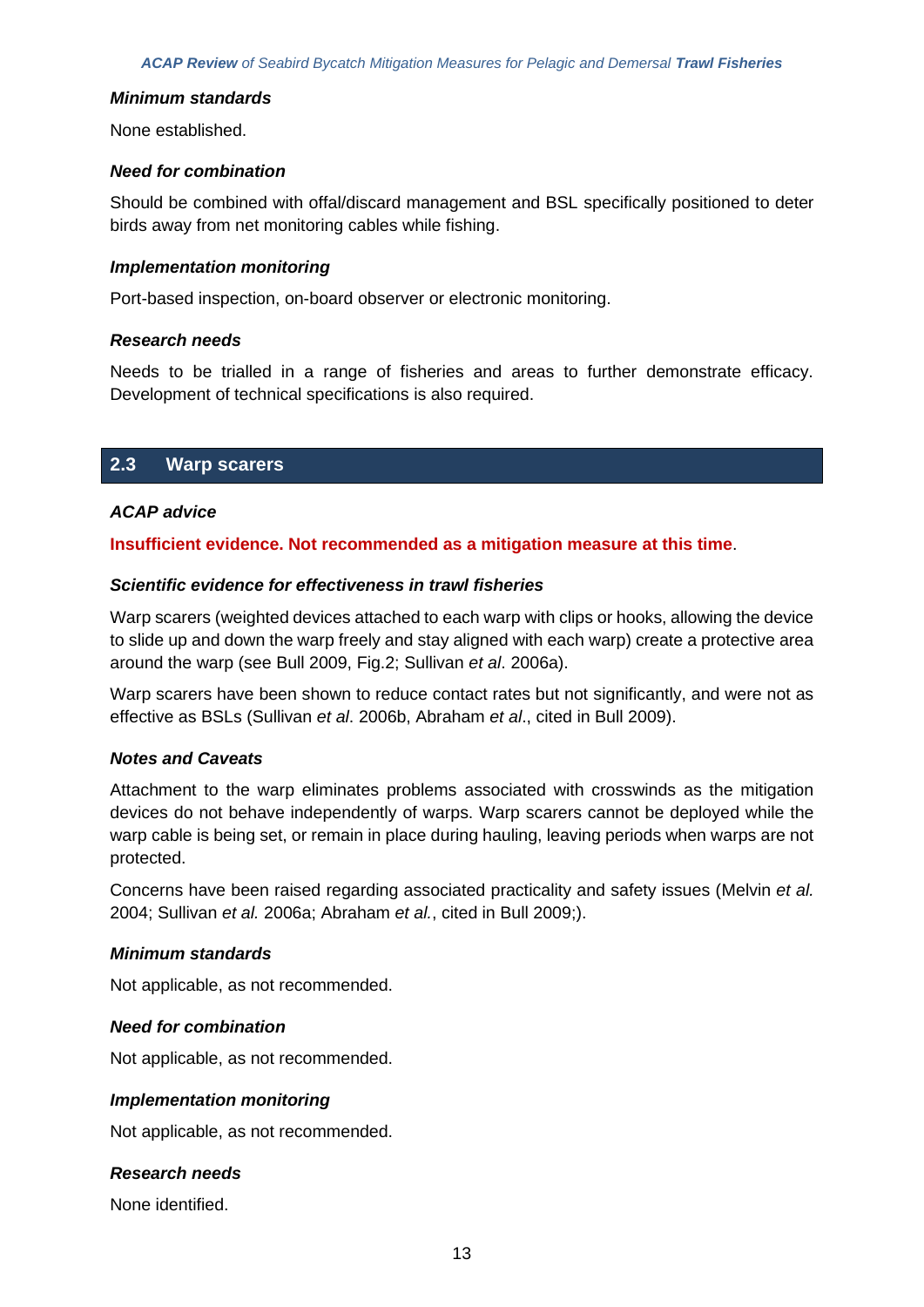## **2.4 Bird bafflers**

## *ACAP advice*

#### **Insufficient evidence. Not recommended as a mitigation measure at this time**.

#### *Scientific evidence for effectiveness in trawl fisheries*

Bird bafflers comprise two booms attached to both stern quarters of a vessel. Two of these booms extend out from the sides of the vessel and the other two extend backwards from the stern. Dropper lines are attached to the booms, to create a curtain to deter seabirds from the warp-water interface zone (see Bull 2009, Fig.3; Sullivan *et al.* 2006a).

Generally, bird bafflers are not regarded as providing as much protection to the warp cables as BSLs or warp scarers (Sullivan *et al.* 2006a), because they don't tend to extend beyond the warp-water interface area, hence leaving the most dangerous part of the warp exposed.

#### *Notes and Caveats*

Various designs exist including the Brady Baffler and "curtain baffler" (Cleal *et al*. 2013).

While bafflers were designed to minimise warp interactions, the Brady Baffler has been used (inappropriately) within CCAMLR icefish fisheries to mitigate net entanglements where they have been found to be consistently ineffective (Sullivan *et al*. 2009).

The great variability in the design and deployment of bird bafflers may influence their overall effectiveness. Designs may also be very vessel-specific to ensure adequate coverage of the warp-water interface. In contrast to some other warp mitigation methods bird bafflers can remain deployed during the full duration of fishing activities.

#### *Minimum standards*

Not applicable, as not recommended.

#### *Need for combination*

Not applicable, as not recommended.

#### *Implementation monitoring*

Not applicable, as not recommended.

#### *Research needs*

The full range of baffler designs have not been experimentally tested. Trials should be conducted in a range of fisheries and areas to demonstrate efficacy.

# **2.5 Cones on warp cables**

#### *ACAP advice*

**Insufficient evidence. Not recommended as a mitigation measure at this time**.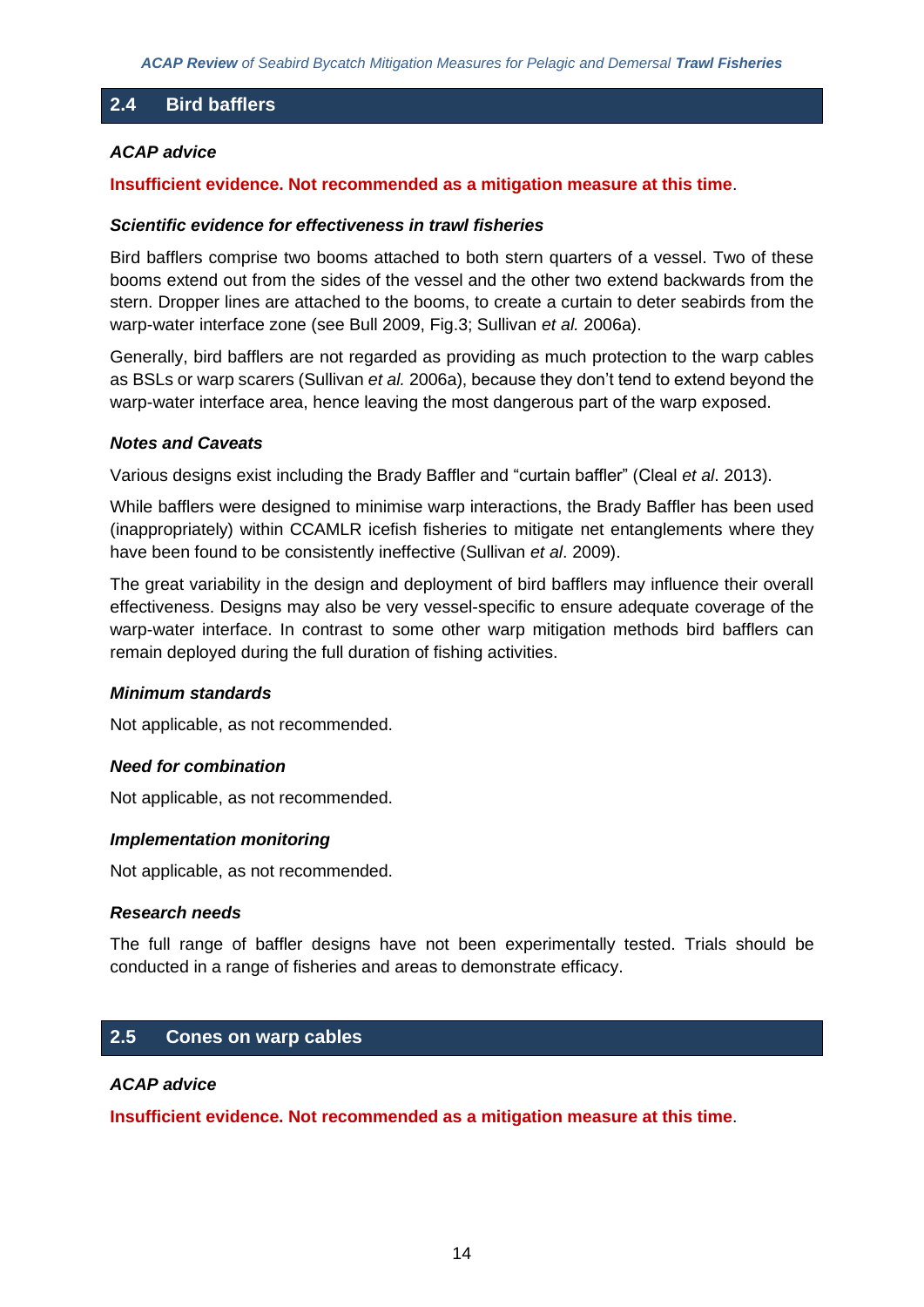#### *Scientific evidence for effectiveness in trawl fisheries*

A plastic cone attached to each warp cable reduced the number of birds entering the warpwater interface in Argentine Hake Trawl Fishery by 89% and no seabirds were killed while cones were attached to the warp (Gonzalez-Zevallos *et al.* 2007).

#### *Notes and Caveats*

Applicable for small vessels.

#### *Minimum standards*

Not applicable, as not recommended.

#### *Need for combination*

Not applicable, as not recommended.

#### *Implementation monitoring*

Not applicable, as not recommended.

#### *Research needs*

Needs to be trialled in a range of fisheries and areas to demonstrate efficacy.

## **2.6 Warp boom**

#### *ACAP advice*

**Insufficient evidence. Not recommended as a mitigation measure at this time**.

#### *Scientific evidence for effectiveness in trawl fisheries*

A boom with streamers extending to the water forward of the stern and warps can divert birds feeding on offal away from the warps; however, Melvin *et al*. (2010) did not identify a statistically significant reduction is seabird interactions with the warp.

#### *Notes and Caveats*

None.

## *Minimum standards*

Not applicable, as not recommended.

#### *Need for combination*

Not applicable, as not recommended.

#### *Research needs*

Longer-term studies are required to identify effectiveness including work to identify suitable configuration and materials.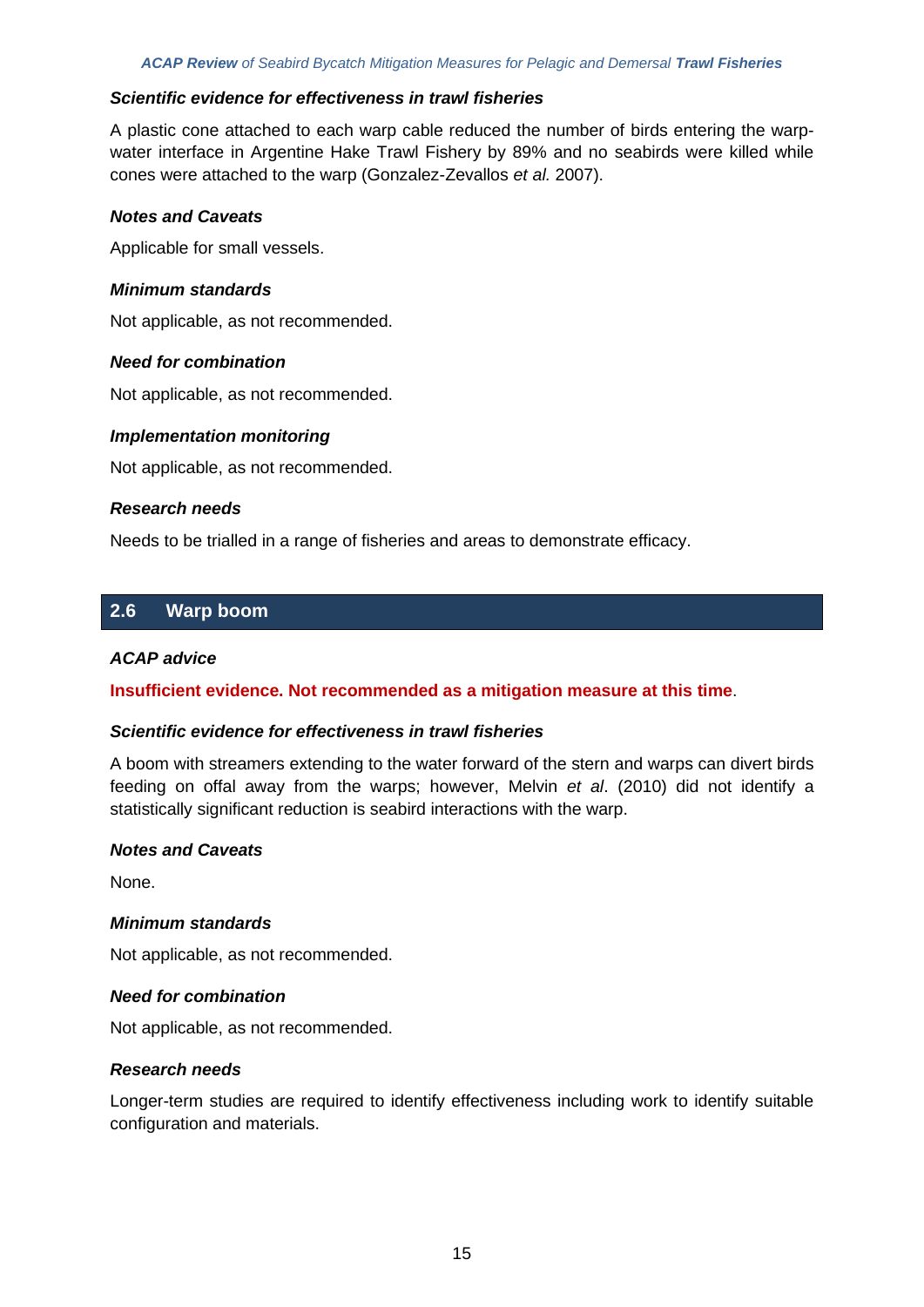## **2.7 Warp deflector**

#### *ACAP advice*

#### **Insufficient evidence. Not recommended as a mitigation measure at this time**.

#### *Scientific evidence for effectiveness in trawl fisheries*

The *warp deflector,* consisting of a pinkie buoy clipped to each of the warp cables and connected back to the vessel via a retrieval line, is designed to hang at the warp-water interface to deflect birds away from the danger area. The device was found to significantly reduce heavy interactions of shy-type albatross (*Thalassarche*) with trawl warps by Pierre *et al.* (2014). The authors, however, urged for wider testing of the device to support results. Kuepfer (2017) identified numerous practical issues which impacted on the safe and effective deployment of the device in non-experimental conditions.

#### *Notes and Caveats*

The east Australia trawl fishery found the device to be impractical and of limited effectiveness, and therefore the warp deflector is now no longer accepted as a stand-alone mitigation measure.

#### *Minimum standards*

Not applicable, as not recommended.

#### *Need for combination*

Not applicable, as not recommended.

#### *Implementation monitoring*

Not applicable, as not recommended.

#### *Research needs*

None identified.

## **3. MITIGATION MEASURES TO REDUCE NET ENTANGLEMENTS**

The range of mitigation measures available to prevent net entanglements is limited, and most have not been adequately (and quantitatively) tested. Consequently, there is a need to identify and test measures aimed at addressing the problem of seabirds becoming entangled in nets of trawl vessels, particularly during hauling operations.

## **3.1 Net cleaning**

#### *ACAP advice*

**Recommended** for reducing bycatch during both shooting and hauling of trawl gear in both pelagic and demersal trawl fisheries.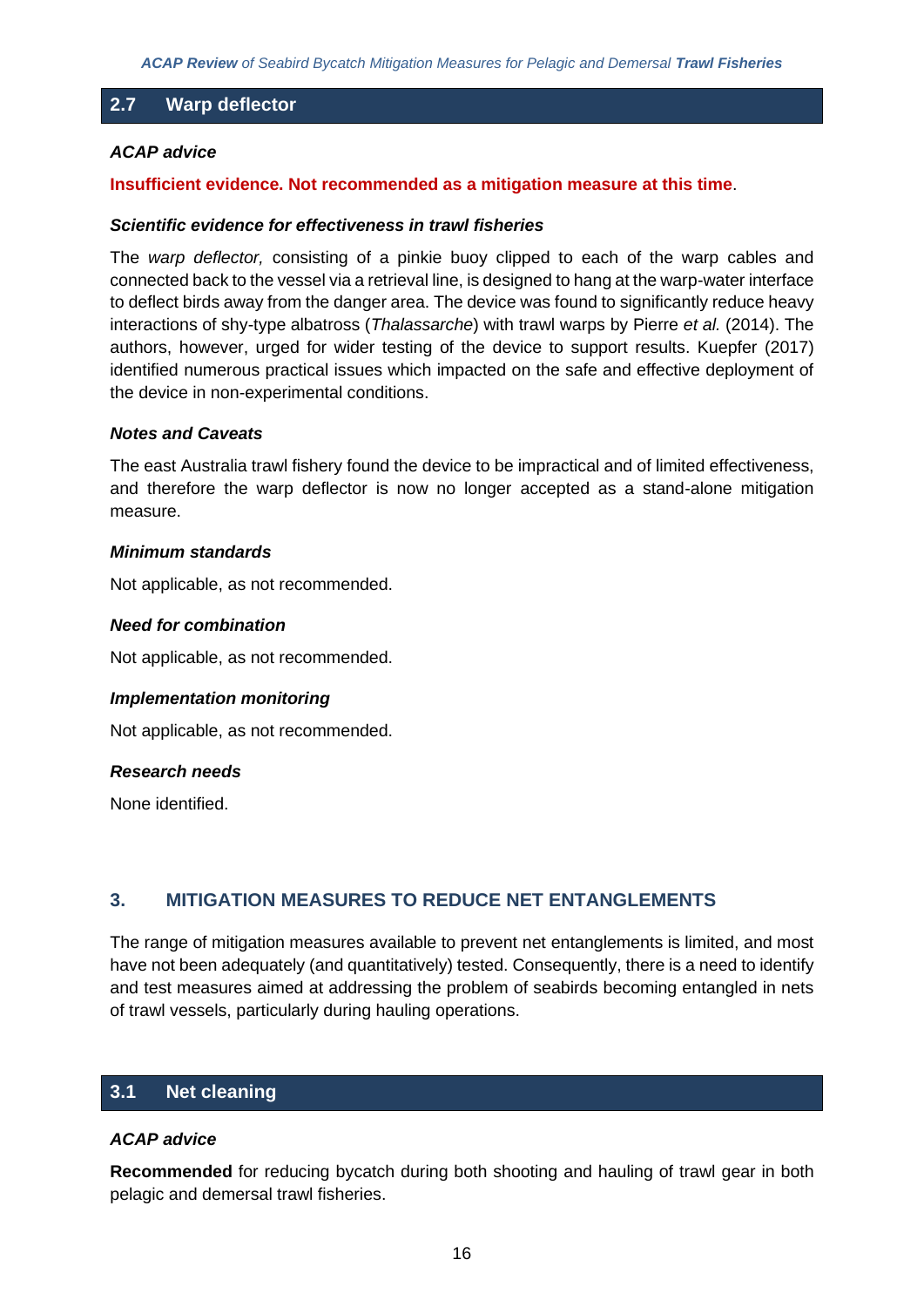#### *Scientific evidence for effectiveness in trawl fisheries*

Removal from nets of all fish 'stickers' and other material is a critical step to reducing net entanglement during shooting (Hooper *et al*. 2003; Sullivan *et al.* 2009).

#### *Notes and Caveats*

None.

#### *Minimum standards*

Remove all stickers from net prior to shooting gear.

#### *Need for combination*

Should be used in combination with net binding and net weights to minimise the time net is on water's surface during both setting and hauling (Sullivan *et al.* 2009), as well as in combination with waste management to avoid the discharge of waste during shooting thereby minimising the attraction of seabirds to the stern of the vessel.

#### *Implementation monitoring*

On-board observers or electronic monitoring.

#### *Research needs*

None identified.

#### *Mitigation Fact Sheet*

[https://www.acap.aq/en/resources/bycatch-mitigation/mitigation-fact-sheets/1713-fs-14-trawl](https://www.acap.aq/en/resources/bycatch-mitigation/mitigation-fact-sheets/1713-fs-14-trawl-fisheries-net-entanglement/file)[fisheries-net-entanglement/file](https://www.acap.aq/en/resources/bycatch-mitigation/mitigation-fact-sheets/1713-fs-14-trawl-fisheries-net-entanglement/file)

# **3.2 Net binding**

## *ACAP advice*

**Recommended** for reducing bycatch when shooting gear in pelagic trawl fisheries.

#### *Scientific evidence for effectiveness in trawl fisheries*

Shown to be a highly effective mitigation measure in CCAMLR icefish trawl fishery, reducing seabird bycatch to minimal levels (Sullivan *et al.* 2009).

## *Notes and Caveats*

Not suitable for demersal trawl gear.

Sisal string has been used to bind the sections of the net which pose the greatest threat to seabirds prior to shooting (Sullivan *et al*. 2004). Bindings are simply tied onto the net to prevent the net from lofting and the mesh opening as the tension created by the vessel speed of between 1-3 knots is lost due to waves and swell action. Once shot-away, the net remains bound on the surface until it sinks. Once the trawl doors are paid away and the net has sunk beyond the diving depth of seabirds the force of the water moving the doors apart is sufficient to break the bindings and the net spreads into its standard operational position.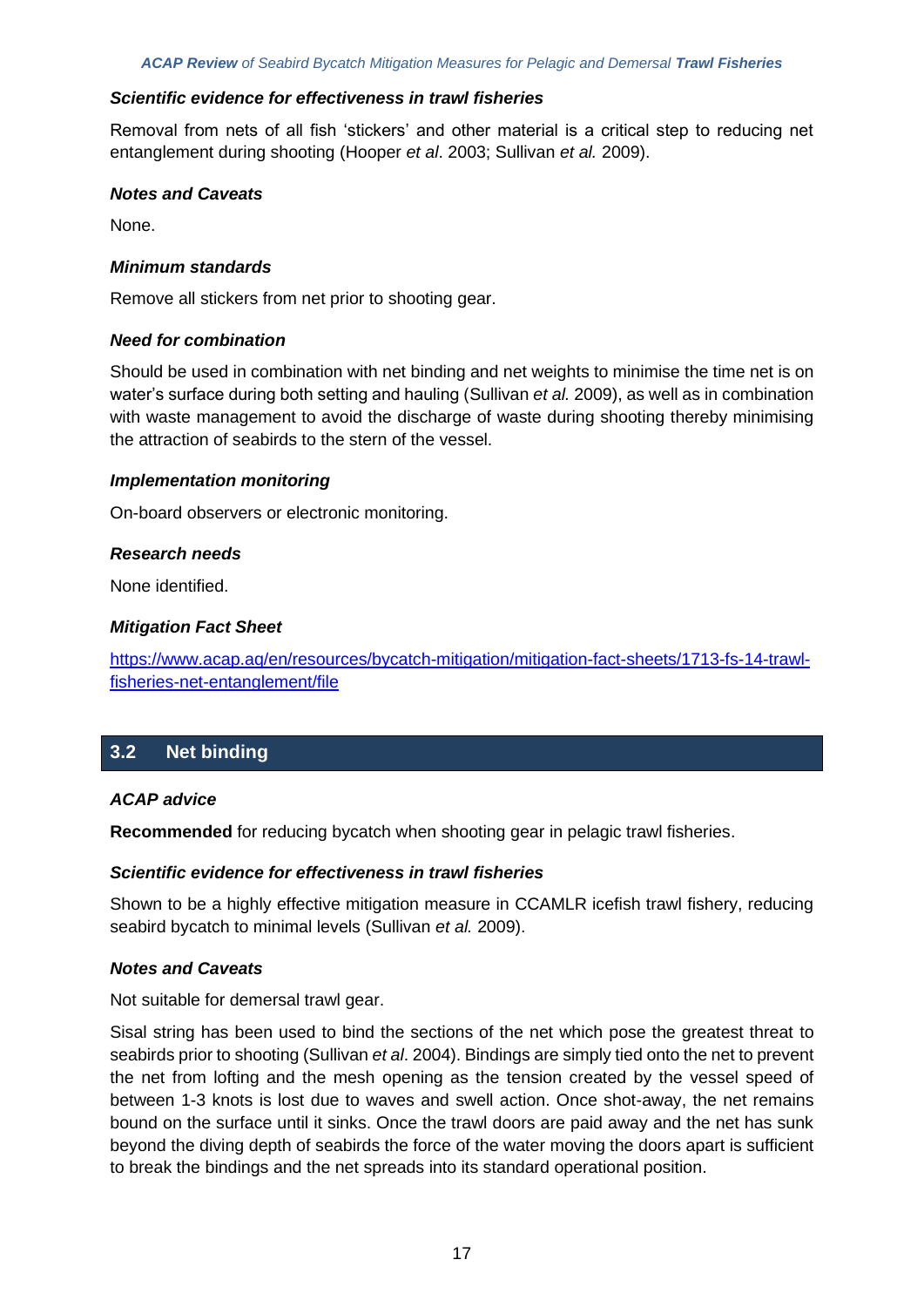3–ply sisal string (typical breaking strength of c.110 kg), or a similar inorganic material should be applied to the net on the deck, at intervals of approximately 5 m to prevent net from spreading and lofting at the surface. Net binding should be applied to mesh ranging from 120– 800 mm as these are known to cause the majority of seabird entanglements (Sullivan *et al*. 2010). When applying string, tie an end to the net to prevent string from slipping down the net and ensure it can be removed when net is hauled.

#### *Need for combination*

Should be used in combination with net cleaning and net weights to minimise the time the net is on the surface (Sullivan *et al*. 2009), as well as in combination with waste management to avoid the discharge of waste during shooting thereby minimising the attraction of seabirds to the stern of the vessel.

#### *Implementation monitoring*

On-board observer or electronic monitoring.

#### *Research needs*

None identified.

#### *Mitigation Fact Sheet*

[https://www.acap.aq/en/resources/bycatch-mitigation/mitigation-fact-sheets/1713-fs-14-trawl](https://www.acap.aq/en/resources/bycatch-mitigation/mitigation-fact-sheets/1713-fs-14-trawl-fisheries-net-entanglement/file)[fisheries-net-entanglement/file](https://www.acap.aq/en/resources/bycatch-mitigation/mitigation-fact-sheets/1713-fs-14-trawl-fisheries-net-entanglement/file)

# **3.3 Net weighting**

## *ACAP advice*

**Recommended** for reducing bycatch during both shooting and hauling in both pelagic and demersal trawl fisheries.

#### *Scientific evidence for effectiveness in trawl fisheries*

Evidence suggests net weighting on or near the cod end increases the angle of ascent of the net during hauling operations, thus reducing the time the net is on the water's surface. In addition, good deck practices to minimise the time that the net is on the water's surface have been the key factors in reducing seabird entanglements during hauling in South Atlantic trawl fisheries (Hooper *et al.* 2003; Sullivan *et al.* 2009).

#### *Notes and Caveats*

All attempts should be made to retrieve the net as quickly as possible.

#### *Minimum standards*

None established.

#### *Need for combination*

Should be used in combination with net binding and net cleaning to minimise the time the net is on the water's surface during both setting and hauling (Sullivan *et al.* 2009), as well as in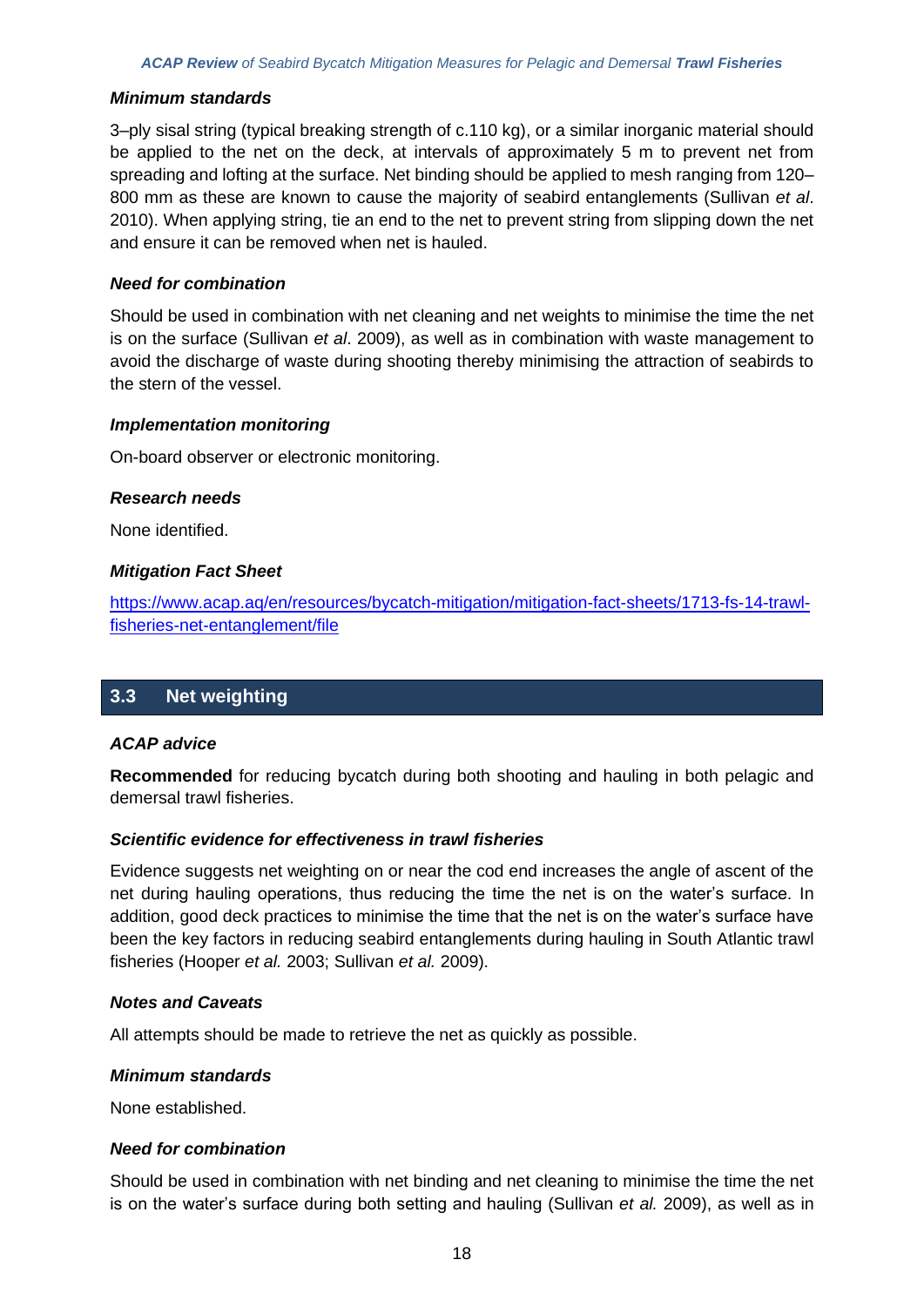combination with waste management to avoid the discharge of waste during shooting and hauling thereby minimising the attraction of seabirds to the stern of the vessel.

#### *Implementation monitoring*

On-board observers or electronic monitoring.

#### *Research needs*

Development of minimum standards for amount and placement of weight (cod end, wings, footrope, mouth, belly), to build on work to date in CCAMLR trawl fisheries (Sullivan *et al*. 2009).

#### *Mitigation Fact Sheet*

[https://www.acap.aq/en/resources/bycatch-mitigation/mitigation-fact-sheets/1713-fs-14-trawl](https://www.acap.aq/en/resources/bycatch-mitigation/mitigation-fact-sheets/1713-fs-14-trawl-fisheries-net-entanglement/file)[fisheries-net-entanglement/file](https://www.acap.aq/en/resources/bycatch-mitigation/mitigation-fact-sheets/1713-fs-14-trawl-fisheries-net-entanglement/file)

# **3.4 Reduced mesh size**

## *ACAP advice*

## **Insufficient evidence to recommend as an effective measure at this time**.

#### *Scientific evidence for effectiveness in trawl fisheries*

Roe (2005) reported on the use of reduced mesh size from 200 to 140 mm in the pelagic icefish fishery in CCAMLR waters, but did not quantify the effectiveness of the measure.

#### *Notes and Caveats*

Theoretically this measure could be effective in reducing the incidence of seabird entanglements in net; however, measure may be impractical and lead to higher bycatch of smaller sized fish. Reduced mesh size was believed to have caused severe damage to the net because of increased water pressure during trawling (Roe 2005), although the use of chain weights in the net may also have been influential.

#### *Minimum standards*

Not applicable, as not recommended.

#### *Need for combination*

Not applicable, as not recommended.

#### *Implementation monitoring*

Not applicable, as not recommended.

#### *Research needs*

Thorough testing in a range of fisheries is required to determine if measure is practical and effective, as well as to identify potential impact on target catch and bycatch species.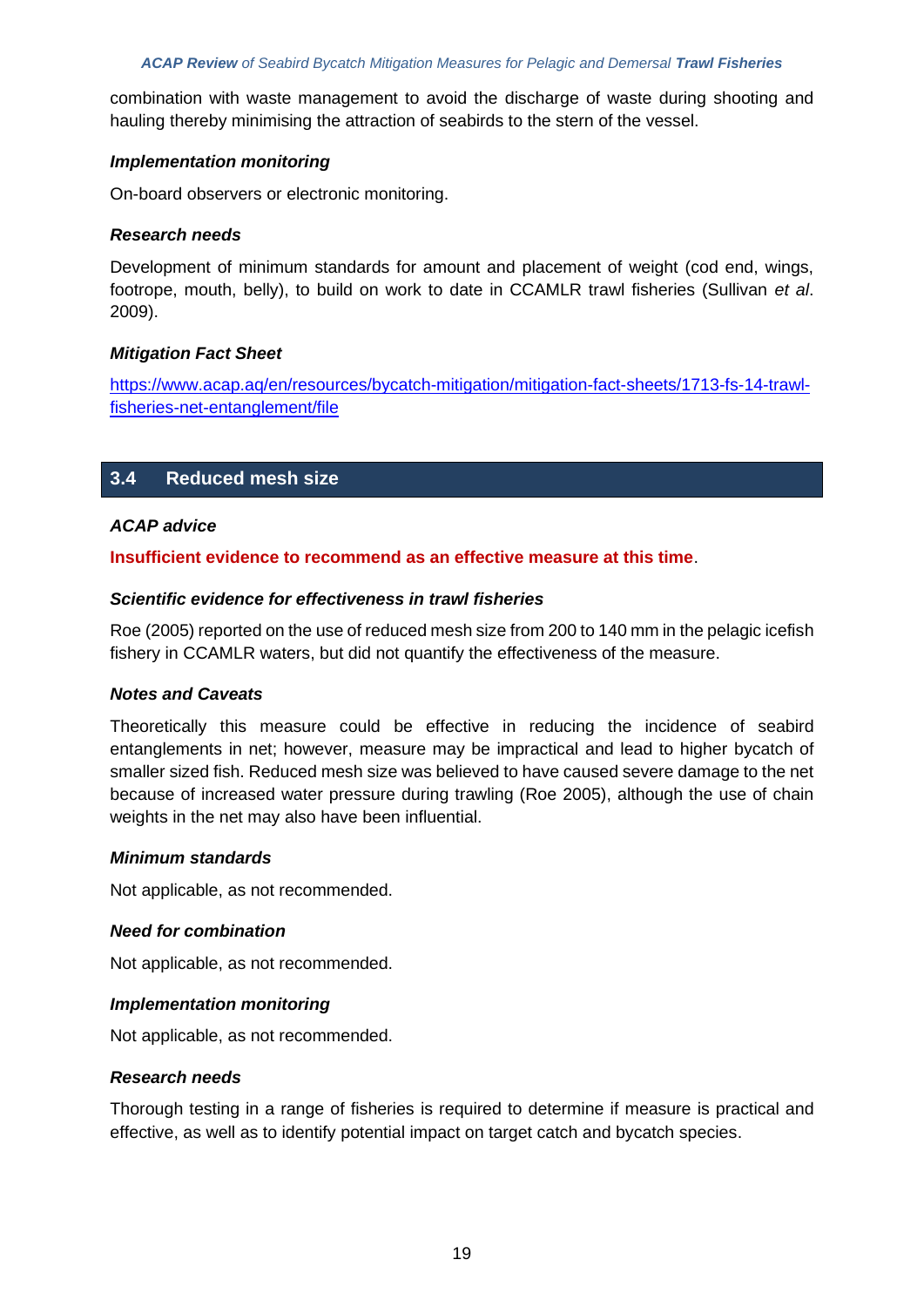# **3.5 Net jackets**

#### *ACAP advice*

#### **Unproven and not recommended as a mitigation method at this time**.

#### *Scientific evidence for effectiveness in trawl fisheries*

Free-floating panels of net attached to the most dangerous mesh sizes have been trialled in CCAMLR's icefish trawl fishery, with uncertain efficiency (Sullivan *et al*. 2009).

#### *Caveats /Notes*

Found to cause serious drag and subsequent damage to the net. Drag also slows vessel speed and increases fuel consumption (Sullivan *et al*. 2009).

#### *Minimum standards*

Not applicable, as not recommended.

#### *Need for combination*

Not applicable, as not recommended.

#### *Implementation monitoring*

Not applicable, as not recommended.

#### *Research needs*

Efficacy of measure remains to be demonstrated.

#### *Mitigation Fact Sheet*

[https://www.acap.aq/en/resources/bycatch-mitigation/mitigation-fact-sheets/1713-fs-14-trawl](https://www.acap.aq/en/resources/bycatch-mitigation/mitigation-fact-sheets/1713-fs-14-trawl-fisheries-net-entanglement/file)[fisheries-net-entanglement/file](https://www.acap.aq/en/resources/bycatch-mitigation/mitigation-fact-sheets/1713-fs-14-trawl-fisheries-net-entanglement/file)

# **3.6 Acoustic deterrents**

#### *ACAP advice*

**Unproven and not recommended as a primary mitigation method at this time**.

#### *Scientific evidence for effectiveness in trawl fisheries*

The use of acoustic 'scaring' devices on nine vessels in CCAMLR trawl fisheries indicated that loud noises (bells and flares/fireworks) had limited effect and birds quickly became habituated to the sound, no longer causing an aversion response (Sullivan *et al*. 2009).

#### *Notes and Caveats*

May be a useful back-up measure for circumstances when another measure is needed immediately (Sullivan *et al*. 2009).

#### *Minimum standards*

Not applicable, as not recommended.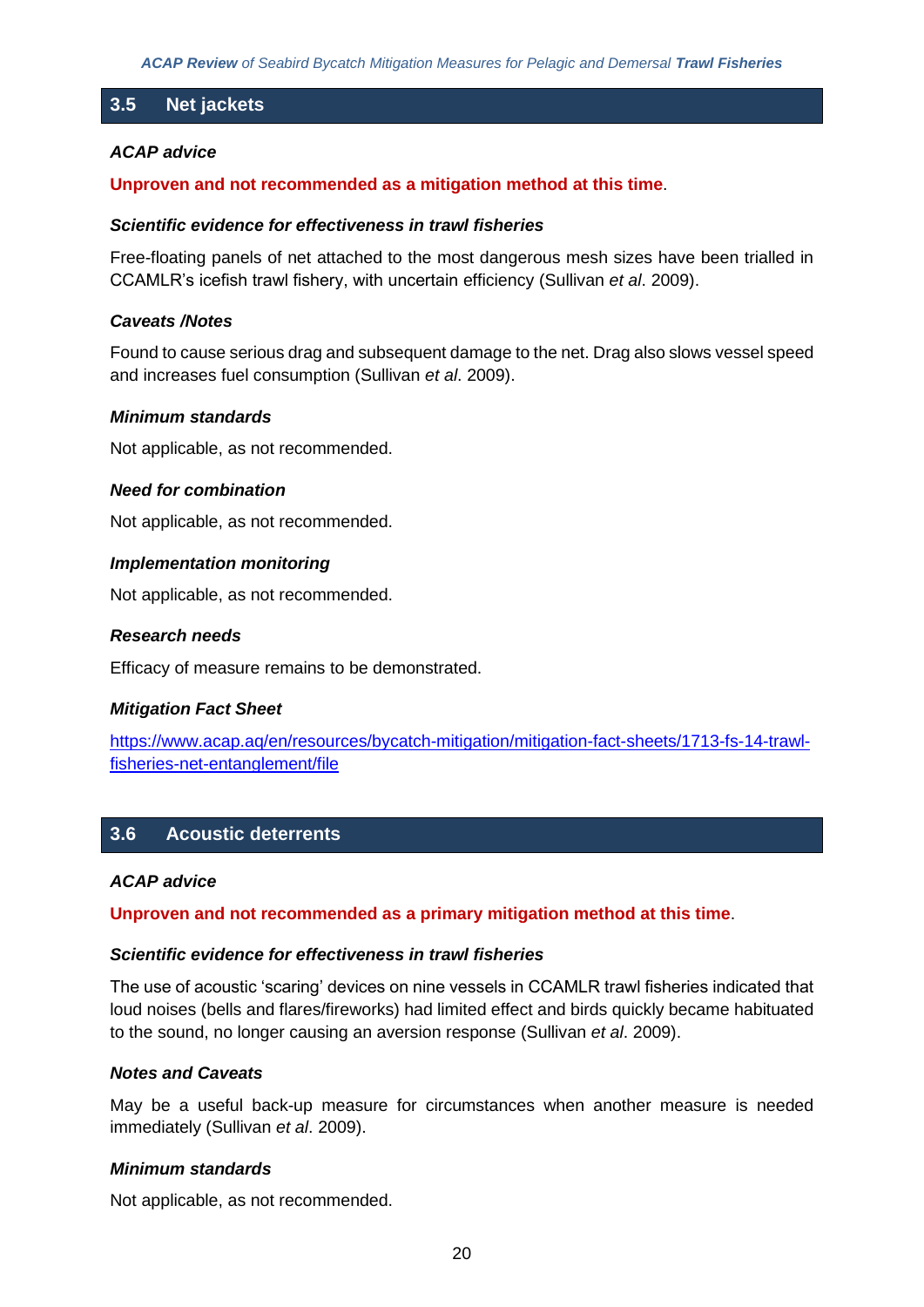#### *Need for combination*

Not applicable, as not recommended.

#### *Implementation monitoring*

Not applicable, as not recommended.

#### *Research needs*

None identified.

# **3.7 Net restrictor**

#### *ACAP advice*

## **Unproven and not recommended as a primary mitigation method at this time**.

#### *Scientific evidence for effectiveness in trawl fisheries*

The net restrictor was identified as a potential mitigation device in response to observed net captures in the New Zealand scampi trawl fishery, where multiple nets are deployed adjacently (Pierre *et al.* 2013). The net restrictor acts to restrict the opening of the net on haul when captures tend to occur. Video footage confirmed that the restrictor was effective in reducing the size of the net opening at hauling; although empirical testing of the device has not been conducted.

#### *Notes and Caveats*

May be a useful measure in demersal trawl fisheries where multiple nets are deployed adjacently, and nets (particularly the middle net) are liable to billow open at or near the surface on haul.

#### *Minimum standards*

Not applicable, as not recommended.

#### *Need for combination*

Not applicable, as not recommended.

#### *Implementation monitoring*

Not applicable, as not recommended.

#### *Research needs*

At-sea testing required to determine effectiveness.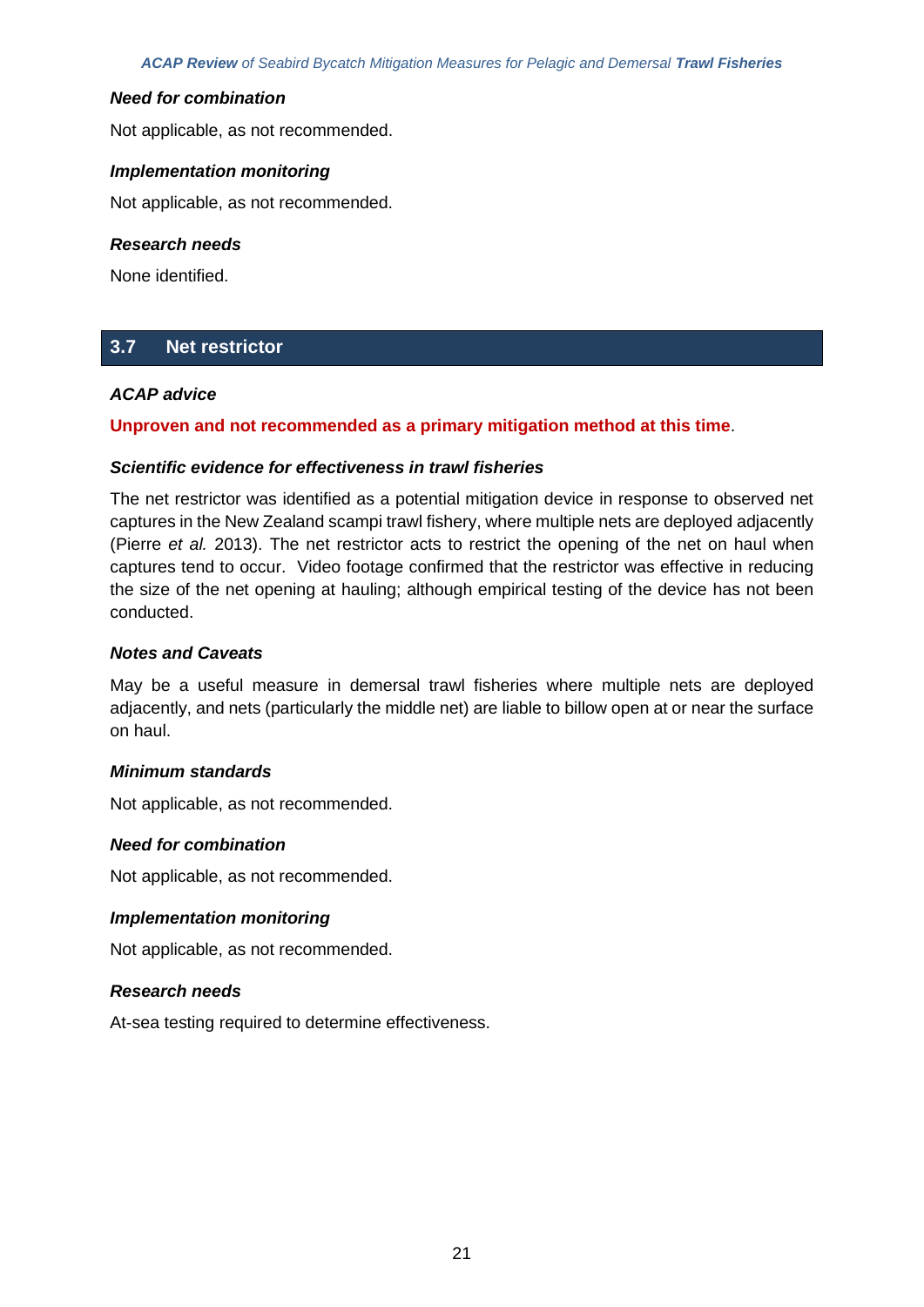## **4. GENERAL MEASURES**

## **4.1 Time-Area closures**

#### *ACAP advice*

**Recommended** as a general mitigation measure (but need to be aware of displacing the risk to adjacent areas).

#### *Scientific evidence for effectiveness in trawl fisheries*

Avoiding fishing at peak areas and during periods of intense foraging activity has been used effectively to reduce bycatch in longline fisheries. The principles are directly transferrable to trawl and other net fisheries.

In some studies, longline-associated mortality has been almost exclusively within the breeding season of seabirds. Several studies have also shown that proximity to breeding colonies is an important determinant of seabird bycatch rates (Moreno *et al.* 1996; Nel *et al*. 2002) and temporal closures around breeding areas contributed to a substantial reduction in seabird bycatch (Croxall & Nicol 2004).

#### *Notes and Caveats*

An important and effective management response, especially for high risk areas, and when other measures prove ineffective. There is a risk that temporal/spatial closures could displace fishing effort into neighbouring or other areas which may not be as well regulated, thus leading to increased incidental mortality elsewhere.

#### *Minimum standards*

None established.

#### *Need for combination*

Must be combined with other recommended measures, both in the specific areas when the fishing season is opened, and also in adjacent areas to ensure displacement of fishing effort does not merely lead to a spatial shift in the incidental mortality.

#### *Implementation monitoring*

VMS/AIS systems or at-sea surveillance.

#### *Research needs*

Further information about the seasonal variability in patterns of species abundance around trawl fisheries is required.

## **4.2 Lasers**

## *ACAP advice*

**Unproven and not recommended as a mitigation method at this time.**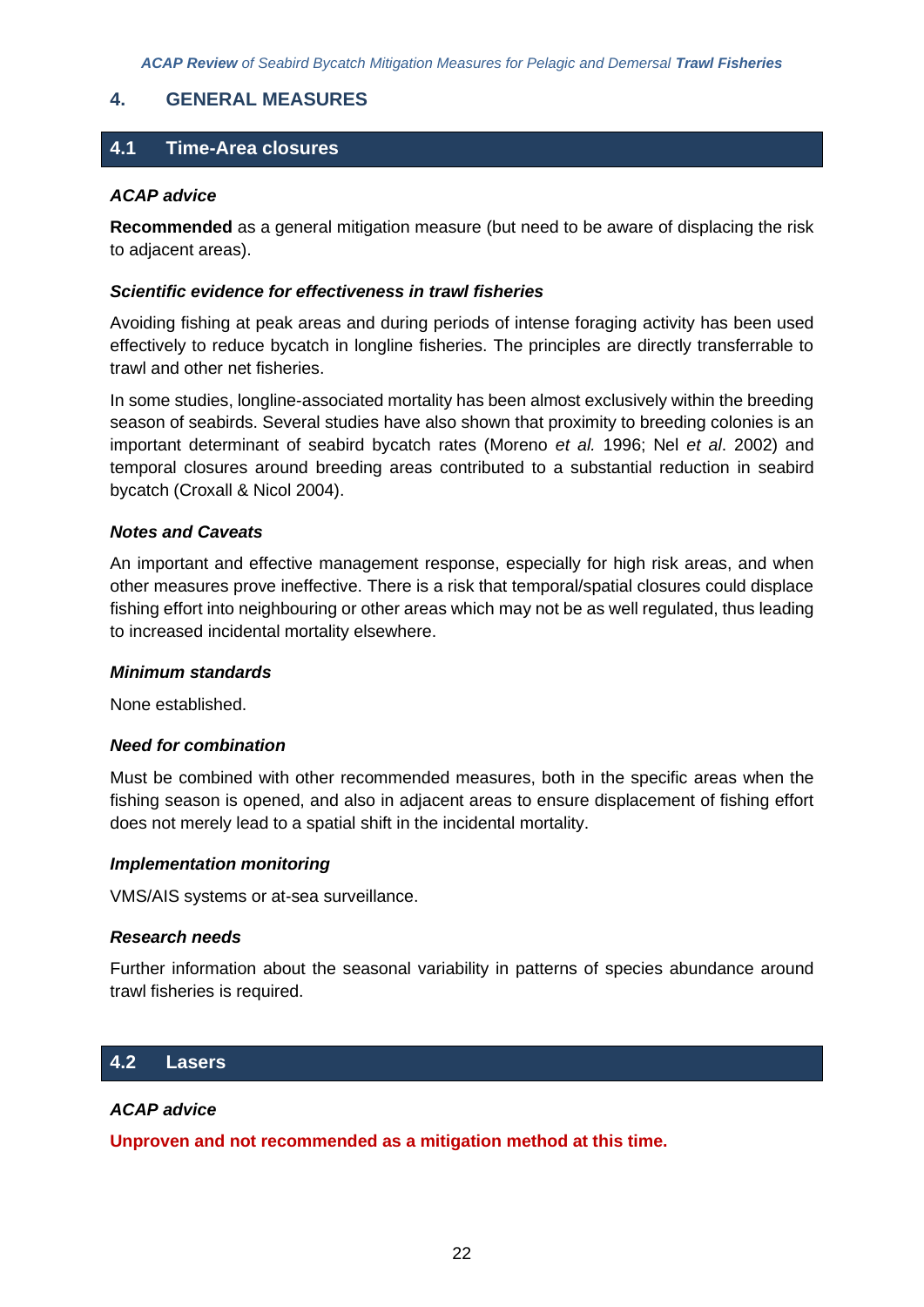#### *Scientific evidence for effectiveness in trawl fisheries*

Preliminary research using lasers in a North Pacific trawl fishery did not show a detectable response in daylight hours, and that reactions to the laser at night varied between species, and whether the seabirds were feeding in the offal plume or following the vessel (Melvin *et al.* 2016).

#### *Notes and Caveats*

There are ongoing concerns about the safety (to both humans and birds) and efficacy of laser technology as a seabird bycatch mitigation tool.

#### *Minimum standards*

Not applicable, as not recommended.

#### *Need for combination*

Not applicable, as not recommended.

## *Implementation monitoring*

Not applicable, as not recommended.

#### *Research needs*

Bird (and human) welfare issues must be addressed before further at-sea testing.

# **5. MEASURES UNDER DEVELOPMENT**

# **5.1 Tamini Tabla off-setting towed device for Bird Scaring Lines**

In order to improve the performance of BSLs, an off-setting towed device (Tamini Tabla) is under development in Argentina (Tamini *et al.* 2015). This device is attached to the terminal end of the BSL and has a buoyant upper board with three 45° vertical keels, which are weighted for stability. Under forward motion of the vessel, the keels cause the device to move outward of the trawl cables and therefore maintain the BSL from entangling with trawl cables.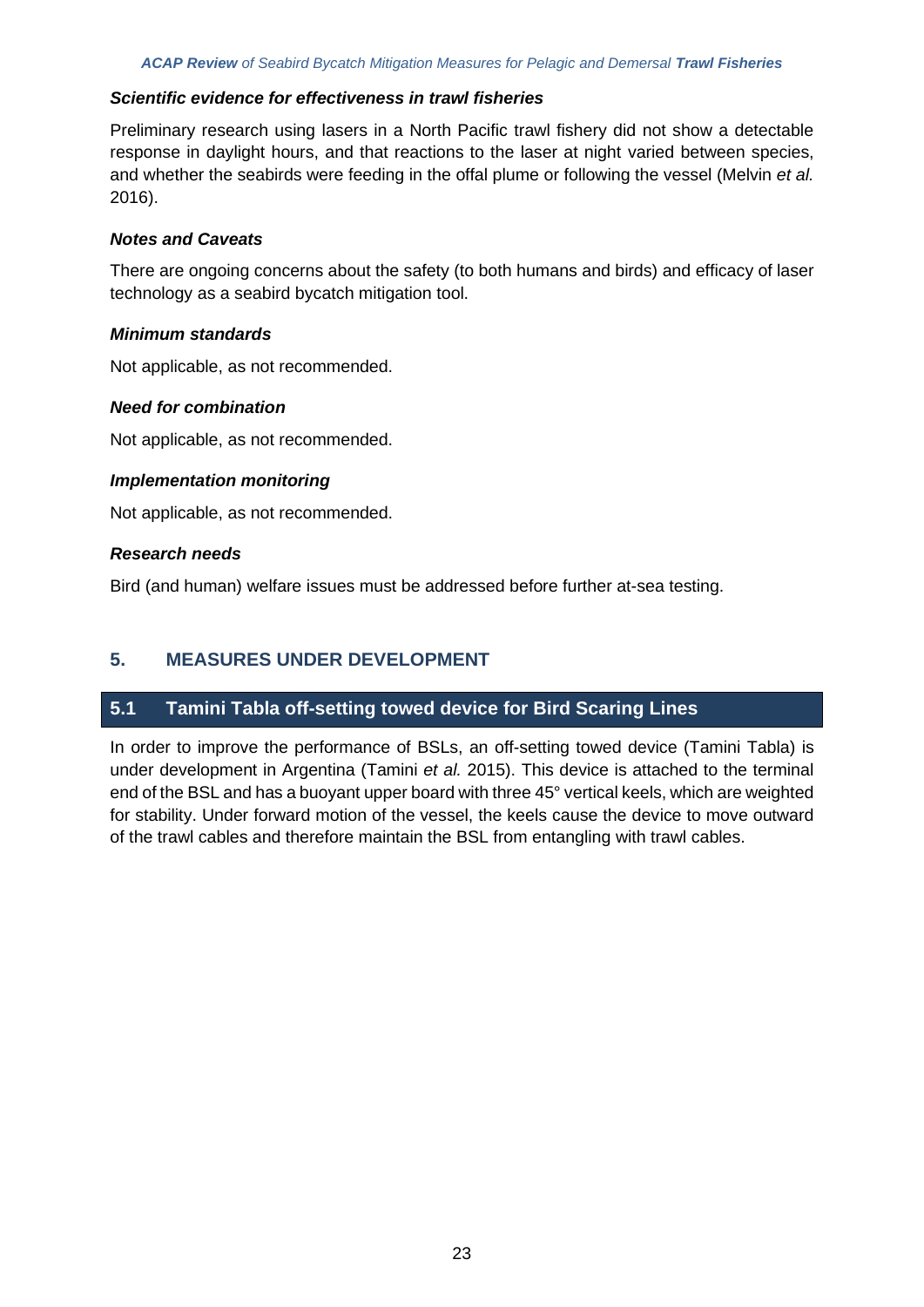## **REFERENCES**

- Abraham, E.R. 2010: *Mincing offal to reduce the attendance of seabirds at trawlers*. Report prepared by Dragonfly for Department of Conservation, Wellington, New Zealand. 28 pp.
- Abraham, E.; and Pierre, J. 2007. Mincing, mealing and batching: waste management strategies aimed at reducing seabird interactions with trawl vessels. WG-FSA-07-42, SC-CAMLR XXVII, Hobart, Australia
- Abraham, E.R.; Pierre, J.P.; Middleton, D.A.J.; Cleal, J.; Walker, N.A.; Waugh, S.M. 2009. Effectiveness of fish waste management strategies in reducing seabird attendance at a trawl vessel. *Fisheries Research* **95**: 210–219.
- Abraham, E.R.; Thompson, F.N. 2009: Warp strike in New Zealand trawl fisheries, 2004-05 to 2006-07. *New Zealand Aquatic Environment and Biodiversity Report No. 33*. 21 pp.
- Bull, L.S. 2009. New mitigation measures reducing seabird bycatch in trawl fisheries. *Fish and Fisheries* **10**: 408–427.
- Cleal, F.V.; Pierre, J.P.; Clement, G. 2013. Warp strike mitigation devices in use on trawlers ≥ 28 m in length operating in New Zealand fisheries. Research report for the Department of Conservation, Wellington, New Zealand.
- Crofts, S. 2006a. Environmental effects and practicality of paired tori-line performance: testing buoys vs cones. Falklands Conservation, Stanley, Falkland Islands, 23 pp.
- Crofts, S. 2006b. Seabird interactions in the Falkland Islands Loligo Trawl Fishery 2005/2006. Falklands Conservation, Stanley, Falkland Islands, 22 pp.
- Crofts, S. 2006c. Preliminary assessment: seabird interactions in the Pelagic Southern Bluewhiting (Micromesistius australis) Surimi Fishery in the Falkland Waters – December 2006. Falklands Conservation, Stanley, Falkland Islands, 15 pp.
- Croxall, J.P. and Nicol, S. 2004. Management of Southern Ocean fisheries: global forces and future sustainability. *Antarctic Science* **16**: 569–584.
- Favero, M.; Blanco, G.; Garcia, G.; Copello, S.; Seco Pon, J.P.; Frere, E.; Quintana, F.; Yorio, P.; Rabuffetti, F.; Canete, G.; Gandini, P. 2011. Seabird mortality associated with ice trawlers in the Patagonian shelf: effect of discards on the occurrence of interactions with fishing gear. *Animal Conservation* **14**: 131–139.
- Gonzalez-Zevallos, D. and Yorio, P. 2006. Seabird use of discards and incidental captures at the Argentine hake trawl fishery in the Golfo San Jorge, Argentina. *Marine Ecology Progress Series* **316**: 175–183.
- Gonzalez-Zevallos, D.; Yorio, P.; Caille, G. 2007. Seabird mortality at trawler warp cables and a proposed mitigation measure: A case of study in Golfo San Jorge, Patagonia, Argentina. *Biological Conservation* **136**: 108–116.
- Hooper, J.; Agnew, D.; Everson, I. 2003. Incidental mortality of birds on trawl vessels fishing for icefish in Subarea 48.3. WG-FSA-03/79, SC-CAMLR XXII, Hobart, Australia.
- Kuepfer A. 2016. An Assessment of Seabird Bycatch in Falkland Islands Trawl Fisheries, July 2015 to June 2016. Falkland Islands Fisheries Department, Stanley, Falkland Islands, 33 pp.
- Kuepfer; A. 2017. The Warp Deflector (pinkie system): Practical implications of a physical seabird bycatch mitigation device trialled in the Falkland Islands trawl fishery. Agreement on the Conservation of Albatrosses and Petrels, Eighth Meeting of the Seabird Bycatch Working Group, Wellington, New Zealand 4-6 September 2017, [SBWG8 Inf 17.](https://acap.aq/en/working-groups/seabird-bycatch-working-group/seabird-bycatch-wg-meeting-8/sbwg8-information-papers/2922-sbwg8-inf-17-the-warp-deflector-pinkie-system-practical-implications-of-a-physical-seabird-bycatch-mitigation-device/file)
- Kuepfer; A., Gras, M.; Pompert, J. 2016. Discard management as a seabird by-catch mitigation tool: The effect of batch-discarding on seabird interactions in the Falkland Islands trawl fishery. Agreement on the Conservation of Albatrosses and Petrels, Seventh Meeting of the Seabird Bycatch Working Group, La Serena, Chile, 2- 4 May 2016, [SBWG7 Inf 25.](https://acap.aq/en/working-groups/seabird-bycatch-working-group/seabird-bycatch-wg-meeting-7/sbwg7-information-papers/2746-sbwg7-inf-25-discard-management-as-a-seabird-by-catch-mitigation-tool-the-effect-of-batch-discarding-on-seabird-interactions-in-the-falkland-islands-trawl-fishery/file)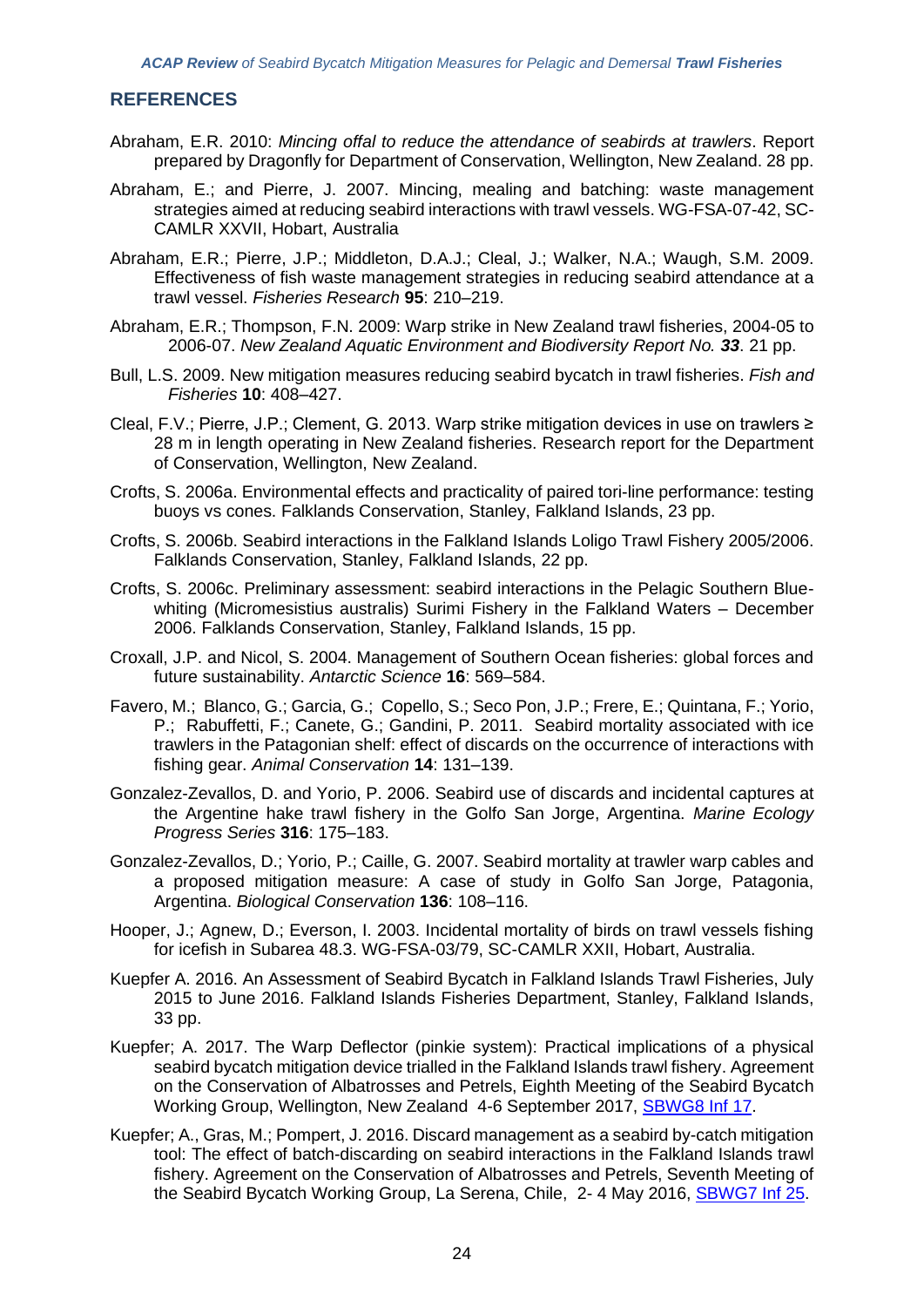- Kuepfer, A. and Pompert, J. 2017 Discard management as a seabird bycatch mitigation tool: Results from further batch-discard trials in the Falkland Islands trawl fishery. Agreement on the Conservation of Albatrosses and Petrels, Eighth Meeting of the Seabird Bycatch Working Group, Wellington, New Zealand, 4 - 6 September 2017 [SBWG8 Inf 16.](https://acap.aq/en/working-groups/seabird-bycatch-working-group/seabird-bycatch-wg-meeting-8/sbwg8-information-papers/2912-sbwg8-inf-15-genetic-variation-of-bill-length-in-the-wandering-albatross-species-complex-new-identification-method-in-the-japanese-observer-program-summary-only/file)
- Melvin, E.F.; Dietrich, K.S.; Fitzgerald, S.; Cordoza, T. 2010. Reducing seabird strikes with trawl cables in the Pollock Catcher-Processor Fleet in the Eastern Bering Sea. *Polar Biology* **34**: 215–226.
- Melvin, E.F.; Dietrich, K.S. Thomas, T. 2004. Pilot Tests of Techniques to Mitigate Seabird Interactions with Catcher Processor Vessels in the Bering Sea Pollock Trawl Fishery: Final Report. Washington Sea Grant, Seattle, WA. WSG-AS 05-05.
- Melvin, E.F.; Asher, W.E.; Fernandez-Juricic, E.; Lim, A. 2016. Results of initial trials to determine if laser light can prevent seabird bycatch in North Pacific Fisheries. Agreement on the Conservation of Albatrosses and Petrels, Seventh Meeting of the Seabird Bycatch Working Group, La Serena, Chile, 2 - 4 May 2016, [SBWG7 Inf 12.](https://www.acap.aq/en/working-groups/seabird-bycatch-working-group/seabird-bycatch-wg-meeting-7/sbwg7-information-papers/2725-sbwg7-inf-12-results-of-initial-trials-to-determine-if-laser-light-can-prevent-seabird-bycatch-in-north-pacific-fisheries-summarry-only/file)
- Moreno, C.A.; Rubilar, P.S.; Marschoff, E.; Benzaquen, L. 1996. Factors affecting the incidental mortality of seabirds in the *Dissostichus eleginoides* fishery in the south-west Atlantic (Subarea 48.3, 1995 season). *CCAMLR Science* **3**: 79–91.
- Munro, G.M. 2005. Waste Discard Management in the Falkland Islands Trawl Fishery. *In:*  Falklands Conservation, Stanley, Falkland Islands, 61pp.
- Nel, D. C.; Ryan, P.G.; Watkins, B.P. 2002. Seabird mortality in the Patagonian toothfish longline fishery around the Prince Edward Islands, 1996-2000. *Antarctic Science* **14**: 151–161.
- Pierre, J.P.; Abraham, E.R.; Middleton, D.A.J.; Cleal, J.; Bird, R.; Walker, N.A.; Waugh, S.M. 2010. Reducing interactions between trawl fisheries and seabirds: responses to foraging patches provided by fish waste batches. *Biological Conservation* **143**: 2779-2788.
- Pierre, J.P.; Abraham, E.R.; Cleal, J.; Middleton, D.A.J. 2012a. Reducing effects of trawl fishing on seabirds by limiting foraging opportunities provided by fishery waste. *Emu* **112**: 244– 254.
- Pierre, J.P.; Abraham, E.R.; Richard, Y.; Cleal, J.; Middleton, D.A.J. 2012b. Controlling trawler waste discharge to reduce seabird mortality. *Fisheries Research* **131–133**: 30–38.
- Pierre, J.P.; Cleal, F.V.; Thompson, F.N.; Butler, H.; Abraham, E.R. 2013. Seabird mitigation in New Zealand's scampi trawl fishery. Research report for the Department of Conservation, Wellington, New Zealand.
- Pierre, J.; Gerner, M.; Penrose, L. 2014. Assessing the Effectiveness of Seabird Mitigation Devices in the Trawl Sectors of the Southern and Eastern Scalefish and Shark Fishery in Australia. 28 pp.
- Reid, T. and Edwards, M. 2005. Consequences of the introduction of Tori lines in relation to seabird mortality in the Falkland Islands trawl fishery, 2004/2005. Falklands Conservation, Stanley, Falkland Islands, 41 pp.
- Roe, J.O. 2005. Mitigation trials and recommendations to reduce seabird mortality in the pelagic icefish (*Champsocephalus gunnari*) fishery (Sub-area 48.3). WG-FSA-05/ 59, SC-CAMLR XXIV. CCAMLR, Hobart, Australia, 18 pp.
- Snell, K.R.S.; Brickle, P.; Wolfaardt, A.C. 2011. Refining Tori lines to further reduce seabird mortality associated with demersal trawlers in the South Atlantic. *Polar Biology* **35**: 677– 687.
- Sullivan, B.; Clark, J.; Reid, K.; Reid, E. 2009. Development of effective mitigation to reduce seabird mortality in the icefish (*Champsocephalus gunnari*) trawl fishery in Subarea 48.3. CCAMLR Working Group on Incidental Mortality Associated with Fishing. WG-IMAF-09/15.